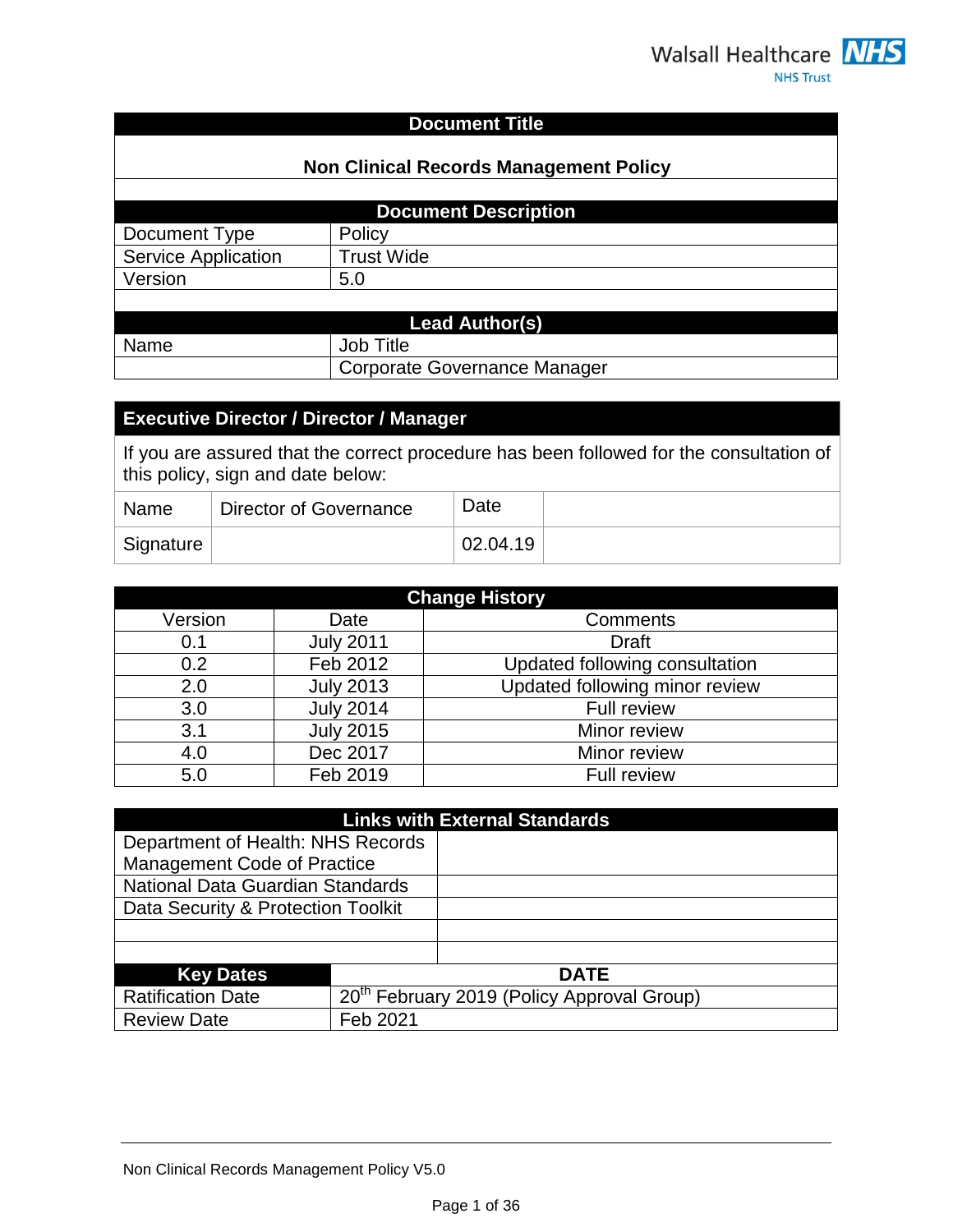# **Executive Summary Sheet**

Document Title: **Non Clinical Records Management Policy**

**Please Tick () as appropriate** This is a new document within the Trust This is a revised Document within the Trust  $\Box$ 

#### **What is the purpose of this document?**

To ensure that the Trust has a robust approach to the use, storage and disposal of nonclinical records in accordance with current legislation and guidelines.

#### **What key Issues does this document explore?**

This policy identifies the obligations placed upon the Trust by the Department of Health's Records Management NHS Code of Practice, which covers all legal and statutory obligations with regards to the handling, storage and disposal of both Non Clinical and Clinical records. This policy focuses on Non Clinical Records.

The policy includes a quick reference guide detailing the retention periods of non-clinical records.

# **Who is this document aimed at?**

All staff working for Walsall Healthcare NHS Trust

#### **What other policies, guidance and directives should this document be read in conjunction with?**

Information Governance and Management Strategy Patient Records Policy Records Retention Policy General Data Protection Regulations Policy and Procedures

#### **How and when will this document be reviewed?**

At least every three years by the lead author or by an individual nominated by the lead Director.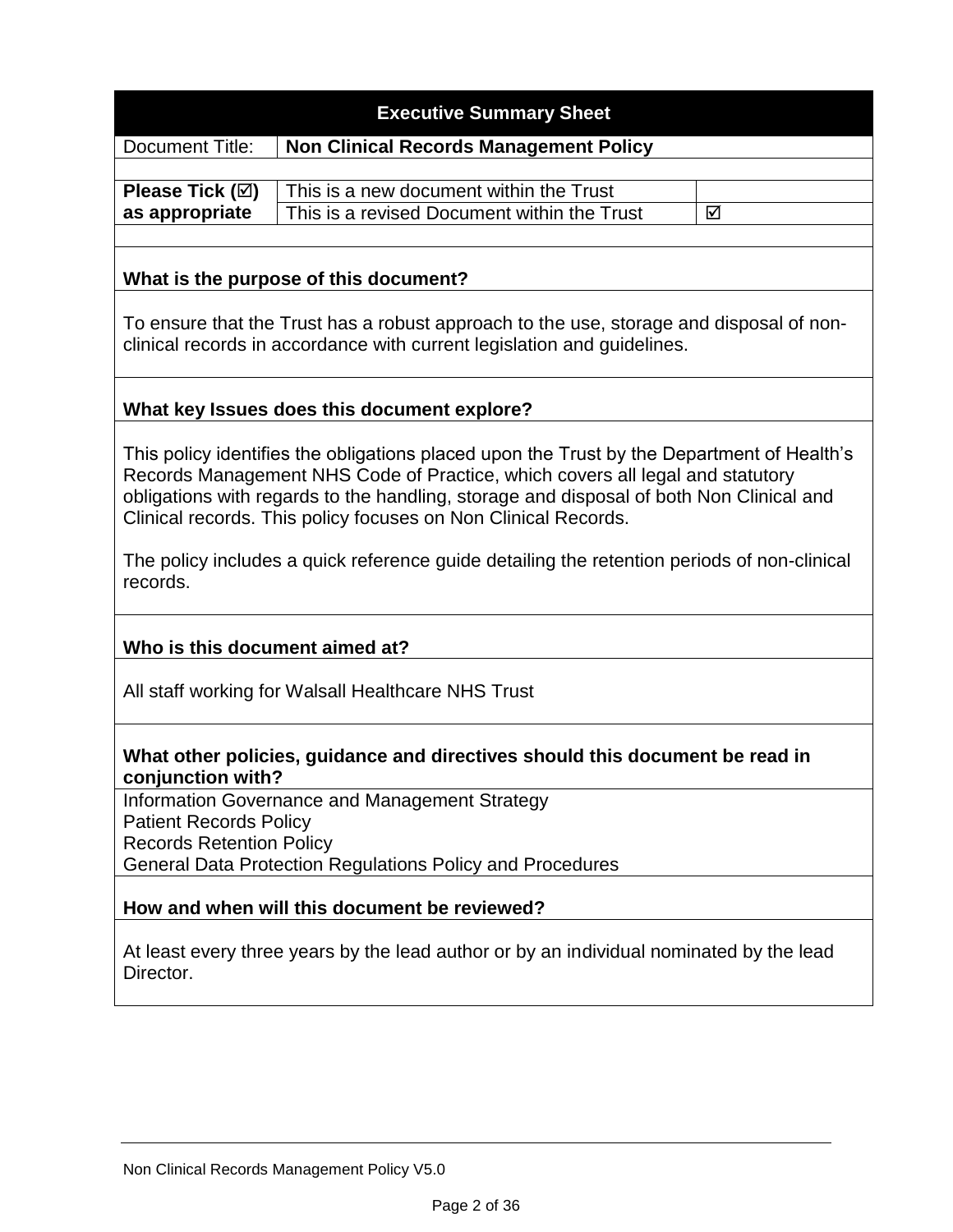# **CONTRIBUTION LIST**

#### **Key individuals involved in developing the document**

| <b>Name</b> | <b>Designation</b>           |
|-------------|------------------------------|
|             | Corporate Governance Manager |

#### **Circulated to the following for consultation**

| Name/Committee/Group/                  | <b>Designation</b> |
|----------------------------------------|--------------------|
| Intranet Forum                         |                    |
| <b>Policies and Procedures Members</b> |                    |
| Information Governance Steering Group  |                    |

#### **Version Control Summary**

#### **Significant or Substantive Changes from Previous Version**

A new version number will be allocated for every review even if the review brought about no changes. This will ensure that the process of reviewing the document has been tracked. The comments on changes should summarise the main areas/reasons for change.

When a document is reviewed the changes should be recorded using the tracking tool below in order to clearly show areas of change for the consultation process.

| <b>Version</b> | <b>Date</b> | <b>Comments on Changes</b>         | <b>Author</b>                      |
|----------------|-------------|------------------------------------|------------------------------------|
| 0.1            | July        | Draft                              | Head<br>Governance<br>0f           |
|                | 2011        |                                    | <b>Compliance &amp; Risk</b>       |
| 0.2            | Feb         | Updated following consultation     | Head<br>Governance<br>of           |
|                | 2012        |                                    | Compliance & Risk                  |
| 2.0            | July        | Updated following minor review     | <b>Compliance and Risk Manager</b> |
|                | 2013        |                                    |                                    |
| 3.0            | July        | <b>Full review</b>                 | <b>Compliance and Risk Manager</b> |
|                | 2014        |                                    |                                    |
| 3.1            | July        | Minor review                       | Acting Head of Compliance          |
|                | 2015        |                                    | and Risk                           |
| 4.0            | <b>Dec</b>  | Minor review                       | <b>Compliance and Risk Manager</b> |
|                | 2017        |                                    |                                    |
| 5.0            | Jan         | Full review following introduction | <b>Corporate Governance</b>        |
|                | 2019        | of GDPR                            | Manager                            |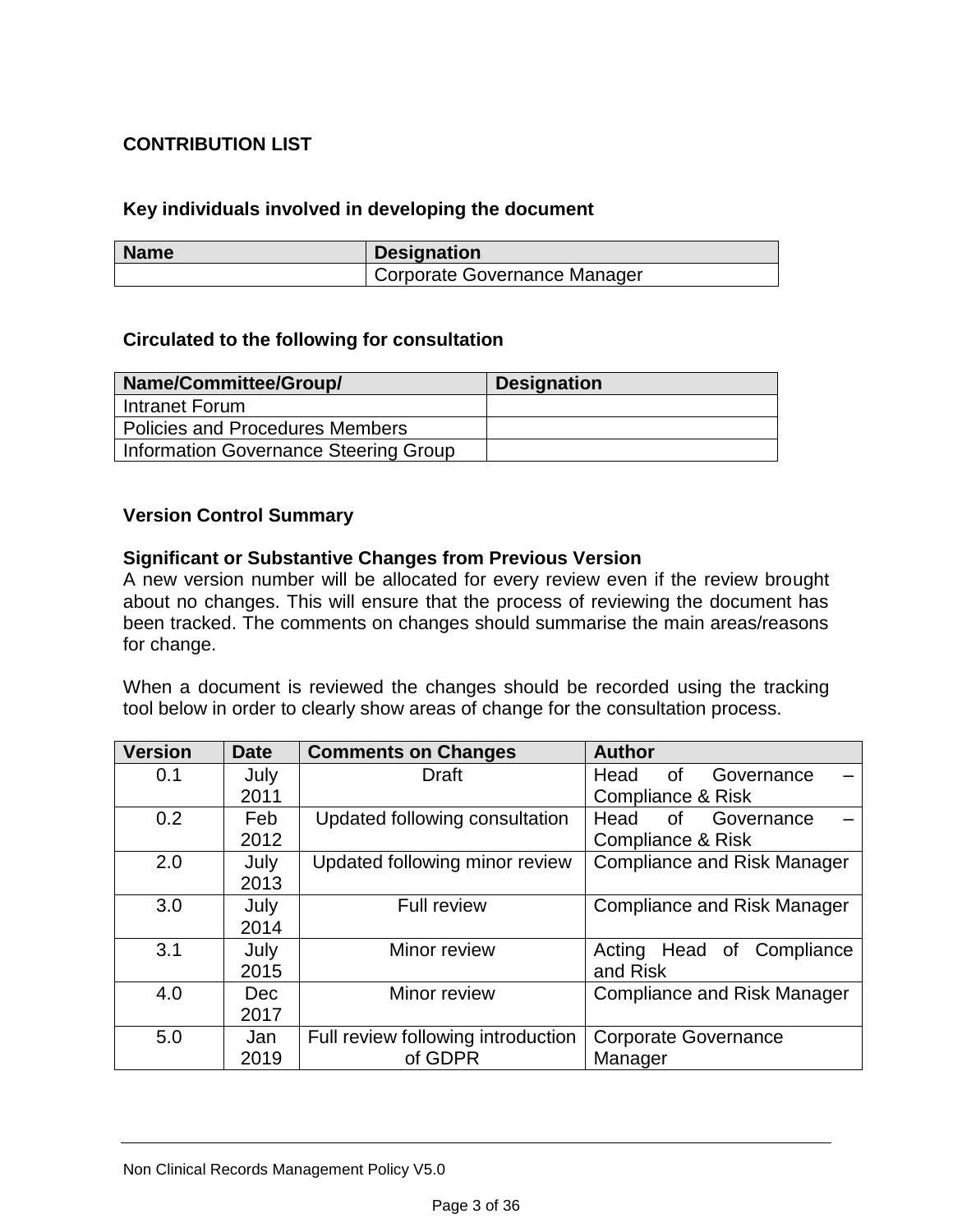|     | <b>Document Index</b>                  | Pg No |
|-----|----------------------------------------|-------|
| 1.  | Introduction                           | 5     |
| 2.  | Purpose                                |       |
| 3.  | Statement of Intent                    | 5     |
| 4.  | <b>Scope Limitations</b>               | 5     |
| 5.  | <b>Roles and Responsibilities</b>      | 6     |
| 6.  | Procedure                              | 8     |
| 7.  | <b>Equality Impact Assessment</b>      | 11    |
| 8.  | <b>Monitoring Control and Audit</b>    | 12    |
| 9.  | Training                               | 12    |
| 10. | Definitions / Glossary of Terms        | 13    |
| 11. | Best Practice, Evidence and References | 13    |

|    | <b>Appendices</b>                                   | Pg No |
|----|-----------------------------------------------------|-------|
|    | Non Clinical Records Retention Guidelines           | 14    |
| 2. | Checklist for the Review and Approval of Procedural | 32    |
|    | <b>Documents</b>                                    |       |
| 3. | <b>Equality Analysis Form</b>                       | 35    |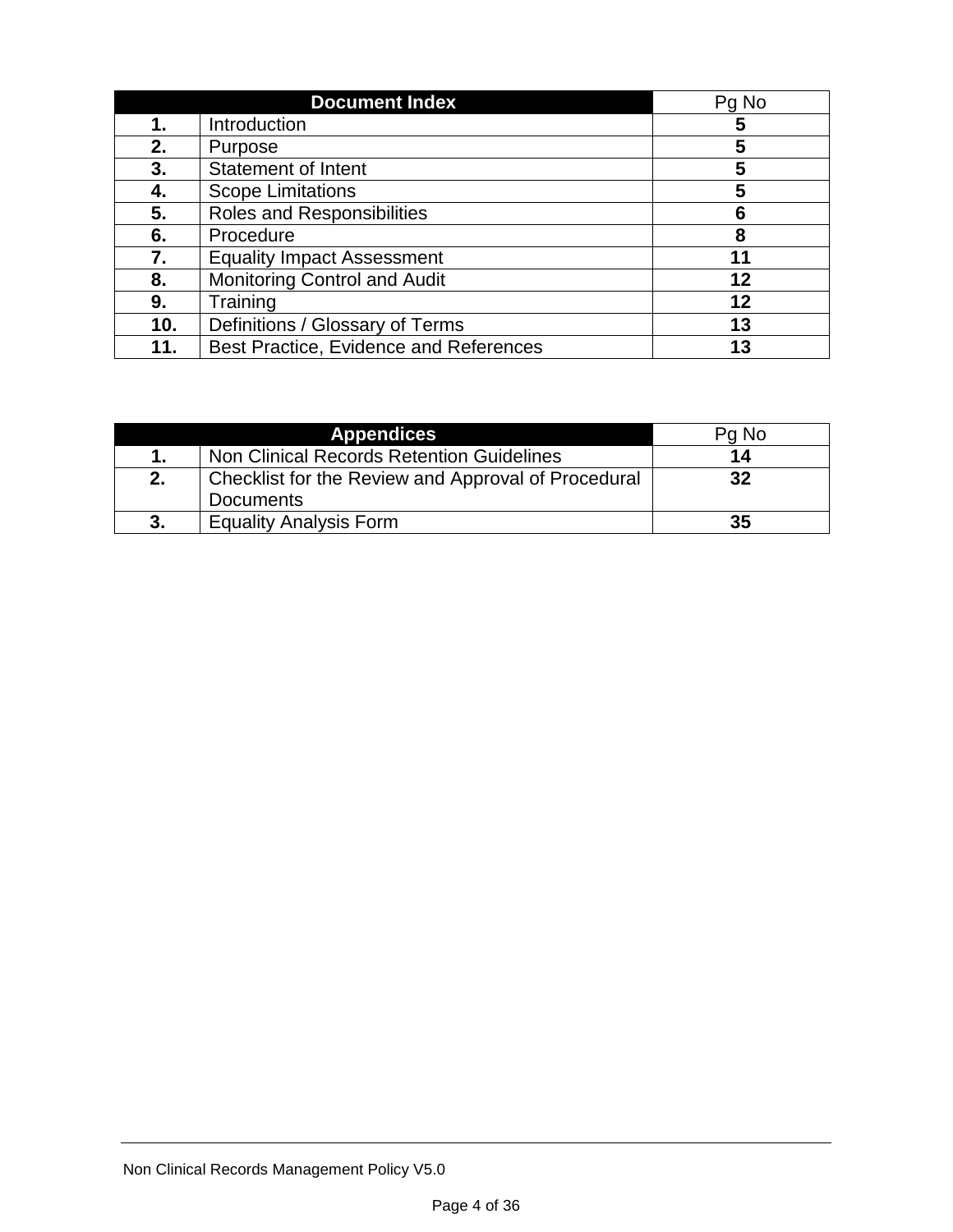# **NON CLINICAL RECORDS MANAGEMENT POLICY**

#### **1.0 INTRODUCTION**

Records Management is the process by which an organisation manages all the aspects of records whether internally or externally generated and in any format or media type, from their creation, all the way through to their lifecycle to their eventual disposal.

The Records Management: NHS Code of Practice has been published by the Department of Health as a guide to the required standards of practice in the management of records for those who work within or under contract to NHS organisations in England. It is based on current legal requirements and professional best practice.

This policy determines the standards which must be followed when handling any Trust non-clinical record.

#### **2.0 Purpose of Policy**

The purpose of this policy is to ensure non-clinical records are managed and controlled appropriately. This includes how a record is created and kept secure.

The aim of this policy is to ensure that a Trust wide system is in place in order to maintain the integrity of non-clinical records as well as to ensure that records are kept safely, securely and in accordance with the periods stated in the Department of Health's Records Management Code of Practice (appendix 1).

#### **3.0 Statement of Intent**

The Trust has an obligation to comply with the Department of Health's Records Management Code of Practice as detailed within this policy.

The General Data Protection Regulations/Data Protection act 2018, requires organisations to ensure all personal information is held, obtained, recorded, used and shared legally, fairly and securely.

#### **4.0 Scope and limitations**

Records can be created by anyone working within or on behalf of the Trust. This includes, but is not limited to, employees, agents, contractors and volunteers in any capacity.

This policy relates to all Trust non-clinical records, both manual and computerised, which become a formal record of the Trust.

It applies to information in paper or other physical forms, e.g. electronic, microfilm, negatives, photographs, audio or video records or other assets.

This document sets out a framework within which staff responsible for managing the Trust's non-clinical records can develop specific policies and procedures to ensure that

Non Clinical Records Management Policy V5.0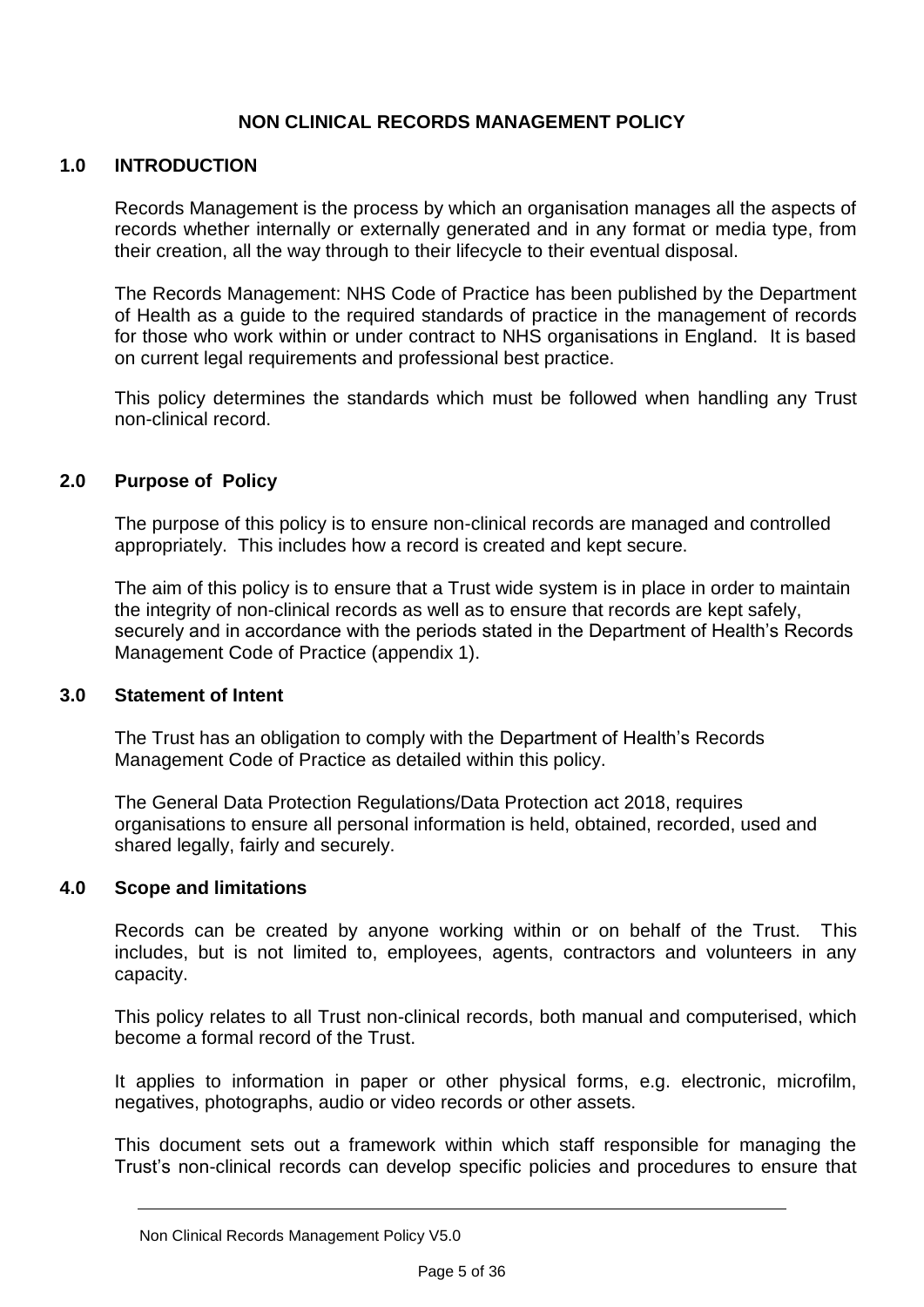records are managed and controlled effectively and at best value, commensurate with legal, operational and information needs.

This policy applies to all staff who use non-clinical records at any level.

# **4.1 OBJECTIVES**

To ensure that;

**Records are available when needed**

From which the Trust is able to form a reconstruction of activities or events that have taken place.

**Records can be accessed**

Records and the information within them can be located and displayed in a way consistent with its initial use, and that the current version is identified where multiple versions exist;

#### **Records can be interpreted**

The context of the record can be interpreted: who created or added to the record and when, during which business process, and how the record is related to other records;

#### **Records can be trusted**

The record reliably represents the information that was actually used in, or created by, the business process, and its integrity and authenticity can be demonstrated;

#### **Records can be maintained through time**

The qualities of availability, accessibility, interpretation and trustworthiness can be maintained for as long as the record is needed, perhaps permanently, despite changes of format;

#### **Records are secure**

From unauthorised or inadvertent alteration or erasure, that access and disclosure are properly controlled and audit trails will track all use and changes. To ensure that records are held in a robust format which remains readable for as long as records are required:

#### **Records are retained and disposed of appropriately**

Using consistent and documented retention and disposal procedures, which include provision for appraisal and the permanent preservation of records with archival value;

# **Staff are trained** All staff are made aware of their responsibilities for record-keeping and record management.

# **5.0 ROLES AND RESPONSIBILTIES**

#### **5.1 Chief Executive (CE)**

The Chief Executive has overall responsibility for records management in the Trust. As accountable officer, he/she is responsible for the management of the organisation and for ensuring appropriate mechanisms are in place to support service delivery and continuity. Records management is key to this as it will ensure appropriate, accurate information is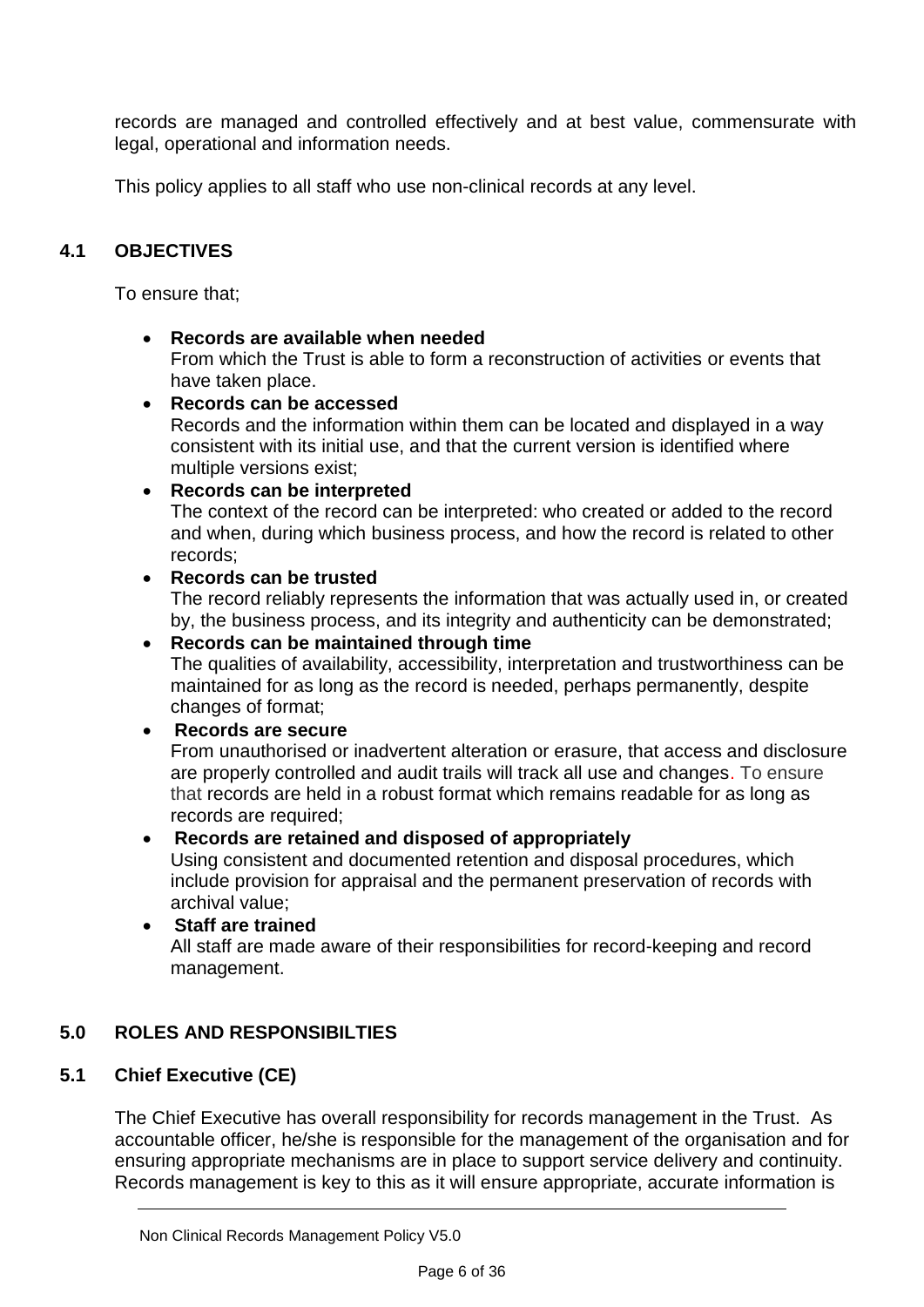available as required.

The Trust has a particular responsibility for ensuring that it corporately meets its legal responsibilities, and for the adoption of internal and external governance requirements.

## **5.2 Caldicott Guardian**

The Trust's Caldicott Guardian has a particular responsibility for reflecting patients' interests regarding the use of patient identifiable information. They are responsible for ensuring patient identifiable information is shared in an appropriate and secure manner. The Caldicott Guardian for Walsall Healthcare NHS Trust is the Medical Director.

#### **5.3 The Data Protection Officer**

The Data Protection Lead has responsibility for providing guidance on records management issues in relation to the legislation and for ensuring that related policies and procedures conform to the latest legislation and NHS guides on Data Protection, patient confidentiality, information security and rights of access to information.

#### **5.4 Information Governance Steering Group**

The Trust's Information Governance Steering Group is responsible for ensuring that this policy is implemented and that records management system and processes are developed, coordinated and monitored.

#### **5.5 Information Asset Owners/Local Record or Senior Managers**

The responsibility for local records management is devolved to the Information Asset Owners. General Managers and Heads of Departments within the Trust have overall responsibility for the management of all records generated by their activities and for ensuring that records controlled within their area are managed in a way which meets the aims of the Trust's record management policies.

General Managers and Heads of Service are responsible for ensuring that this policy is implemented in their individual departments.

All Managers (at all levels) are responsible for ensuring that Trust policies and procedures are implemented in their directorate/department, that all staff receive training appropriate to their needs and information is provided when requested to meet the requirements of legislation and NHS standards.

# **5.6 All Staff (with individual responsibilities under the policy)**

All Trust staff, whether clinical or administrative, who create, receive and use records have records management responsibilities. In particular all staff must ensure that they keep appropriate records of their work in the Trust and manage those records in keeping with this policy and with any quidance subsequently produced.

#### Non Clinical Records Management Policy V5.0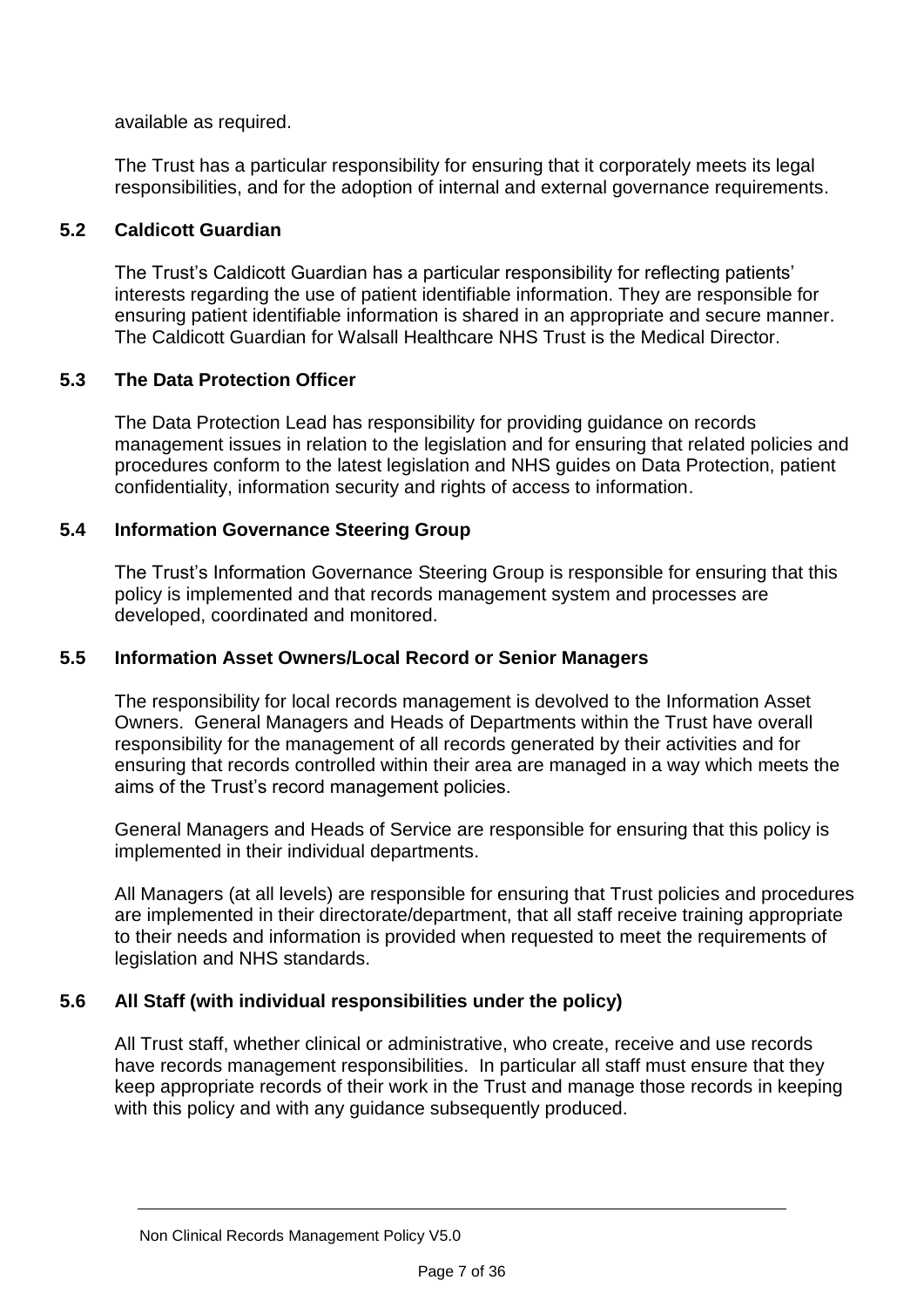## **6.0 PROCEDURE**

#### **6.1** *Records Management*

Implementing and maintaining effective records management depends on the Trust's knowledge of what records it creates and are held, where they are stored, who manages them, in what format(s) they are made accessible, and their relationship to the Trust's functions.

The Trust will establish and maintain mechanisms through which departments and other units can register the records they are maintaining. The inventory of record collections will facilitate:

- The format of the record e.g. electronic, manual etc.
- The classification of records into series;
- The recording of the responsibility of individuals creating records;
- Retention periods of the record;
- Destruction cycle of the record.

The Trust is committed to ongoing improvement of its records management functions as it believes that it will gain a number of organisational benefits from so doing. These include:

- better use of physical and server space;
- better use of staff time:
- improved control of valuable information resources;
- compliance with legislation and standards;
- reduced costs.

The Trust also believes that its internal management processes will be improved by the greater availability of information that will accrue by the recognition of records management as a designated corporate function.

The movement and location of records will be controlled to ensure a record can be easily retrieved at any time, any outstanding issues can be dealt with, and there is an auditable trail of record transactions.

The storage of records on all types of media must be safe and secure from unauthorised access and meet health and safety and fire regulations. This must also allow maximum accessibility of the information commensurate with its frequency of use.

When paper records are no longer required for the conduct of current business, the Trust may use the services of its third party storage provider until retention is achieved.

This document sets out a framework within which the staff responsible for managing the Trust's records can develop specific policies and procedures to ensure that records are managed and controlled effectively, and at best value, commensurate with legal, operational and information needs.

Non Clinical Records Management Policy V5.0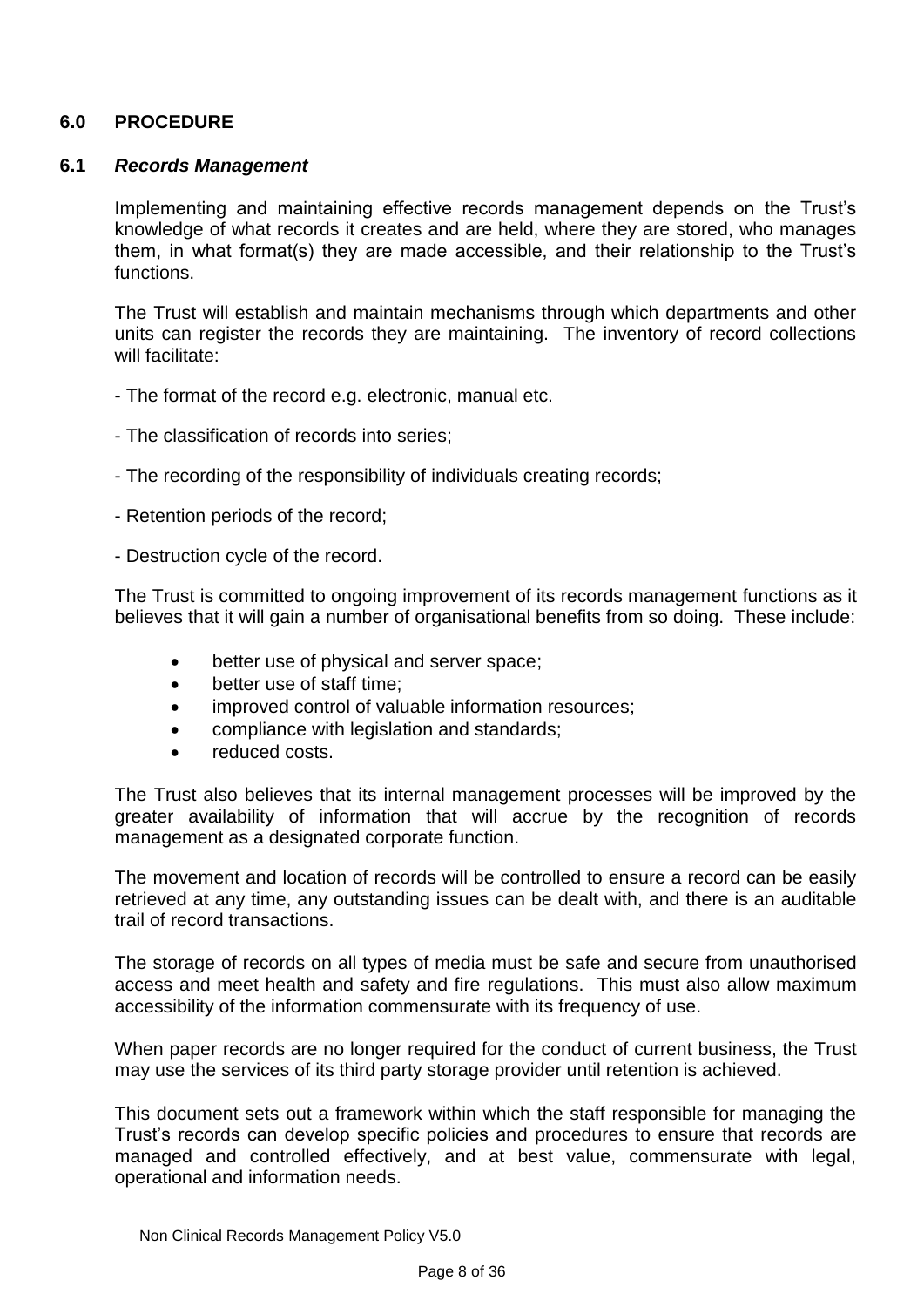# **6.2 Access and Disclosure of Records**

Records should be stored in a secure location when not being used e.g. lockable filing cabinets, cupboards and rooms (locked and/or alarmed when unattended and outside of normal working hours).

Access controls have been implemented to prevent unauthorised access or alteration of records. Paper records will be kept in a locked filing cabinet or locked room; electronic files will be kept in individual's network folders or shared network folders with limited access to authorised individuals.

Access to NHS records and information will be in accordance with the General Data Protection Regulations/Data Protection Act 2018, Caldicott principles, Freedom of Information Act 2000 and in accordance with the relevant Trust policies.

The Trust will ensure it complies with the range of statutory provisions that limit, prohibit or set conditions in respect of the disclosure of records to third parties, and similarly, a range of provisions that require or permit disclosure. The key statutory requirements are detailed in the Department of Health Records Management Code of Practice.

# **6.3 Closure and Transfer of Records**

All Trust records must be closed (i.e. made inactive) as soon as they have ceased to be in active use other than for reference purposes.

An indication that a file of paper records or folder of electronic records has been closed, together with the date of closure, should be shown on the record. Where possible, information on the intended disposal of electronic records should be included in the metadata when the record is created.

The storage of closed records should follow accepted standards relating to the environment, security and physical organisation of the files.

# **6.4 Non Clinical Records Management Audit**

The Trust will conduct an annual non clinical records management audit to identify what records are held. If the records are duplicated and if the records are created, stored and disposed of in line with the guidance in this policy.

# **6.5 Retention and Destruction of Records**

It is a fundamental requirement that all of the Trust's non clinical records are retained for a minimum period of time for legal, operational, research and safety reasons. The length of time for retaining records will depend on the type of record and its importance to the Trust's business functions.

Regardless of type there is a requirement to keep all records for a minimum number of

Non Clinical Records Management Policy V5.0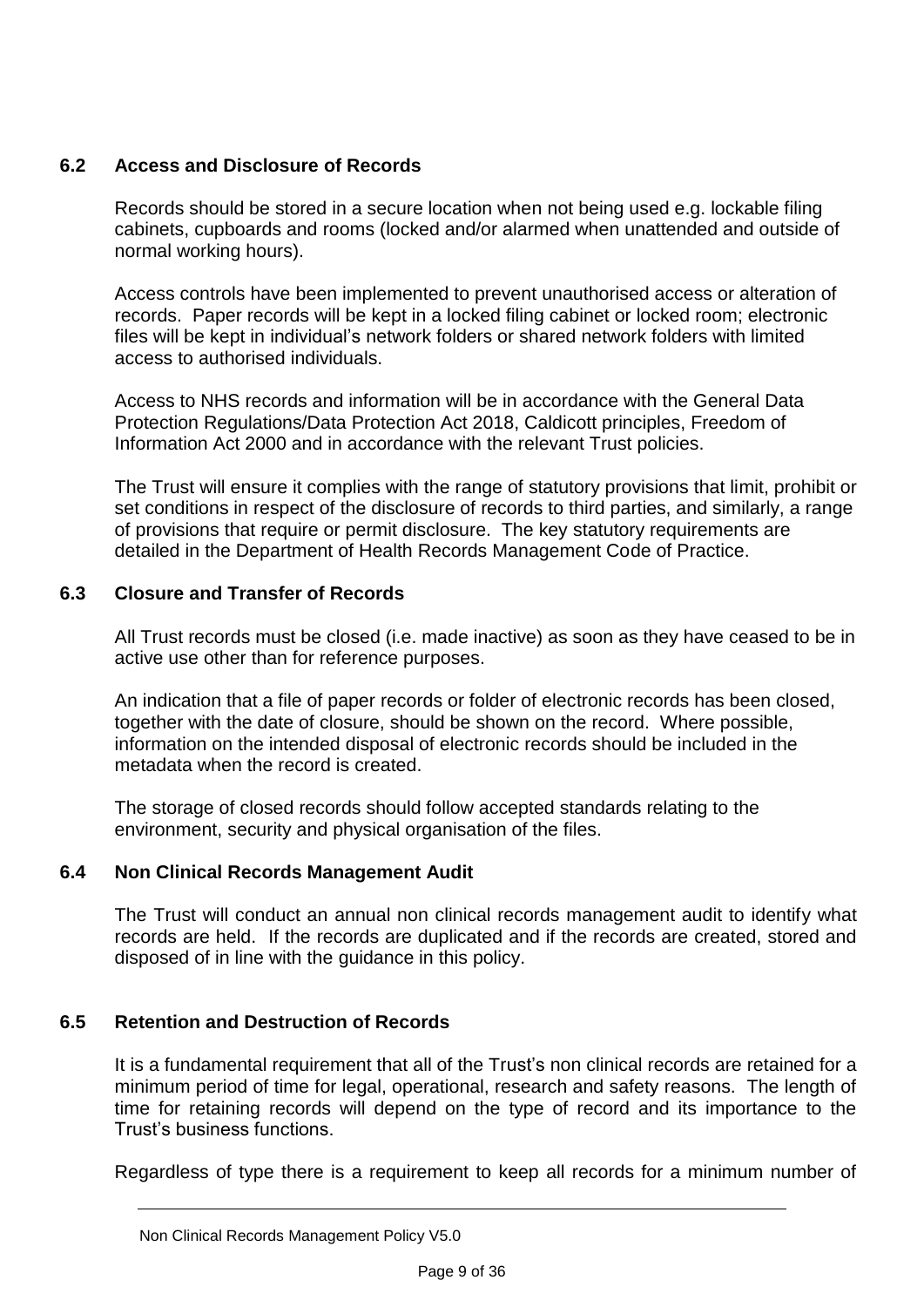years. This period of time is calculated from the end of the calendar or accounting year following the last entry in the record (e.g. manual file, computer record).

The Trust has adopted the retention periods set out in the Department of Health's Records Management: NHS Code of Practice (detailed in appendix 1).

Where a record is not listed the Trust's managers will consider how to manage the record type by carrying out a risk assessment of the pros and cons of destroying the record or maintaining it for a prolonged period in order to decide how best to manage the record. During this risk assessment attention will be paid to other retention periods for similar record types.

Once a retention period has been decided for a record type this will be approved by the Trust's Information Governance Steering Group and incorporated within the retention schedule detailed at appendix 1 of this policy.

The destruction of records is an irreversible act. Many Trust records contain sensitive and/or confidential information and their destruction will be undertaken in secure locations. Proof of secure destruction may be required. Destruction of all records, regardless of the media, will be conducted in a secure manner to ensure there are safeguards against accidental loss or disclosure.

The normal destruction method used by the Trust is shredding. This is undertaken on site by an individual member of staff or by the Trust's contractor or offsite storage provider. The contractor, or offsite storage provider, is required to provide proof of destruction in the form of a certificate.

A record of destruction of records, showing their reference, description and date of destruction, should be maintained and preserved by the Information Asset Owner or Department Manager so that the organisation is aware of those records that have been destroyed and are therefore no longer available. Disposal schedules would constitute the basis of such a record.

If a record due for destruction is known to be the subject of a request for information, or potential legal action, destruction might be delayed until disclosure has taken place or, if the authority has decided not to disclose the information, until the complaint and appeal provisions of the Freedom of Information Act 2000 have been exhausted or the legal process completed.

Where a record is due for destruction and is the subject of a request for information under the Environmental Information Regulations (2004), the destruction process will be halted until the request for information has been completed, or, if the authority has decided not to disclose the information, until the complaint and appeal provisions of the Environmental Information Regulations (2004) have been exhausted.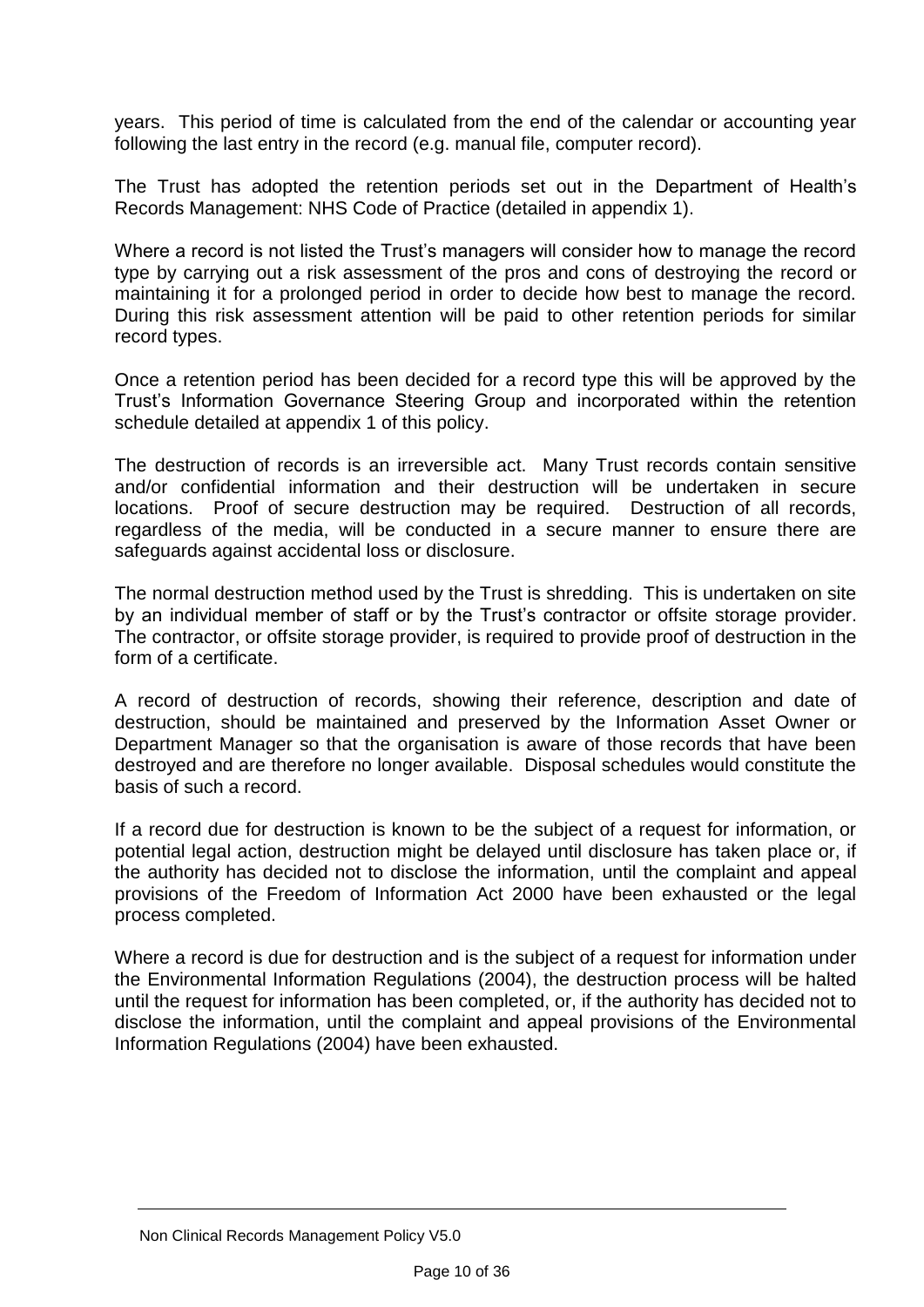## **6.6 Disposal/Archiving of Records**

Disposal is wider than just destruction. It can also refer to the transfer of records from one media to another (e.g. paper to electronic or CD), or the transfer of records from one organisation to another (e.g. from the Trust to an authorised archive office).

The Trust will ensure detailed procedures are developed and certificates are held when a record has either been transferred to an archive or destroyed. This will enable the Trust to demonstrate the disposal of a record. Freedom of Information legislation requires that disposal (the point in a record's lifecycle when it is either transferred to an archive or destroyed) has been undertaken in line with Trust procedures/policies.

Records selected for archival preservation and no longer in regular use by the organisation should be transferred as soon as possible to an archival institution that has adequate storage and public access facilities.

Non-active records should be transferred no later than 30 years from creation of the record, as required by the Public Records Act 1958.

Records (including copies) not selected for archival preservation and which have reached the end of their administrative life should be destroyed in as secure a manner as is appropriate to the level of confidentiality or protective markings they bear. This can be undertaken on site or via an approved contractor.

# **7.0 EQUALITY IMPACT ASSESSMENT**

The users of this policy will take into account their statutory duty to promote equality and human rights and to act lawfully within current equality legislation and guidance.

This policy has been equality impact assessed and has been shown to have no adverse impact on any equality group.

The Trust will continue to monitor its effect and will assess again if negative impact is identified or at the review date.

# **7.1 Financial implications**

Any financial implications arising from the destruction and retention of records will be considered as part of the annual budget setting process across the Trust.

# **7.2 Risk Implications / Risk Assessment**

There are no risk implications associated with this policy subject to successful implementation and compliance. The implementation of this policy mitigates risk around non-compliance with the Department of Health's Records Management: NHS Code of Practice and Standards within the Information Governance Toolkit.

Non Clinical Records Management Policy V5.0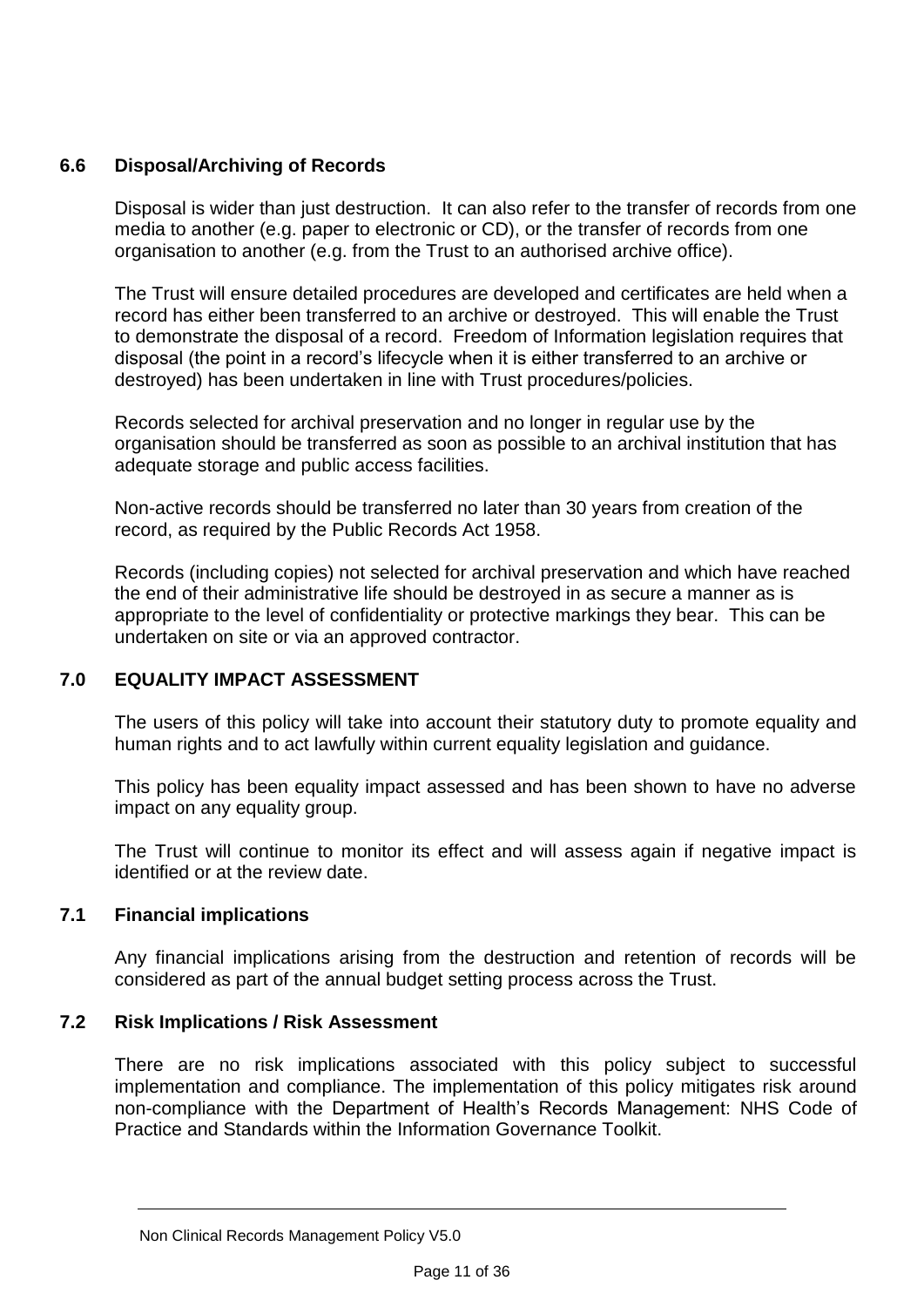# **8.0 MONITORING, CONTROL AND AUDIT**

| <b>Monitoring Process</b>           | <b>Requirements</b>                                                                                                                                                                                                                                                                                                                                                                                                                                                                                                                                                                                                      |
|-------------------------------------|--------------------------------------------------------------------------------------------------------------------------------------------------------------------------------------------------------------------------------------------------------------------------------------------------------------------------------------------------------------------------------------------------------------------------------------------------------------------------------------------------------------------------------------------------------------------------------------------------------------------------|
| Who                                 | <b>Compliance and Risk Team</b>                                                                                                                                                                                                                                                                                                                                                                                                                                                                                                                                                                                          |
| <b>Standards Monitored</b>          | Duplicates of record held<br>$\bullet$<br>Purpose of record<br>Where information is generated from<br>Does the record contain personal data<br>$\bullet$<br>Is access to the record shared outside of the<br>relevant department<br>Is there a register of the records held<br>$\bullet$<br>Where is the data held<br>Is there a back up system<br>$\bullet$<br>Is there a business continuity plan for the records<br>$\bullet$<br>Has the retention period for the records been<br>identified and what action is taken<br>Are records named in accordance with the Non<br><b>Clinical Records Management Procedure</b> |
| When                                | Annually                                                                                                                                                                                                                                                                                                                                                                                                                                                                                                                                                                                                                 |
| How                                 | Audit                                                                                                                                                                                                                                                                                                                                                                                                                                                                                                                                                                                                                    |
| Presented to                        | <b>Information Governance Steering Group</b>                                                                                                                                                                                                                                                                                                                                                                                                                                                                                                                                                                             |
| Monitored by                        | <b>Information Governance Steering Group</b>                                                                                                                                                                                                                                                                                                                                                                                                                                                                                                                                                                             |
| Completion/Exception<br>reported to | <b>Quality and Safety Committee</b>                                                                                                                                                                                                                                                                                                                                                                                                                                                                                                                                                                                      |

Areas of non-conformance will be highlighted to the relevant departments and recommendations suggested to tighten controls or make adjustments to related procedures.

# **9.0 TRAINING**

All Trust staff will be made aware of their responsibilities for non-clinical record keeping and non-clinical record management through published guidance and during Trust Induction with updates as required.

The training needs of staff in relation to records management will be identified so that training can be updated and reinforced as necessary.

Managers will be responsible for ensuring that their staff are aware of the Trust's standards and Non-Clinical Records Management Policy.

Non Clinical Records Management Policy V5.0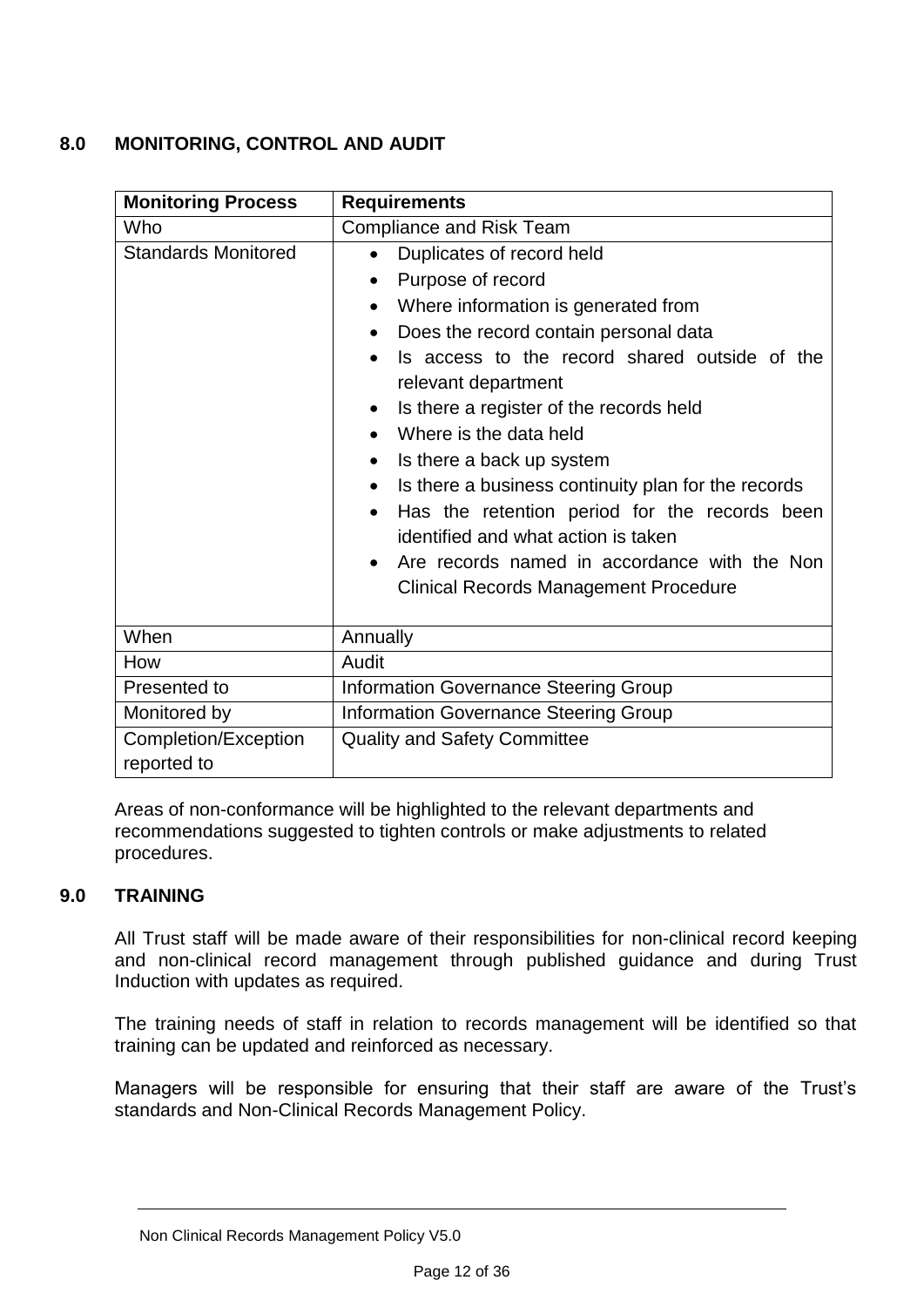# **10.0 DEFINITIONS**

The following terms are used within this policy:

| <b>Records Life Cycle</b> | Describes the life of a record from its creation/receipt through<br>the period of its 'active' use, then into a period of 'inactive'<br>retention (such as closed files which may still be referred to<br>occasionally) and finally either confidential disposal or archival<br>preservation.                                                                                                          |
|---------------------------|--------------------------------------------------------------------------------------------------------------------------------------------------------------------------------------------------------------------------------------------------------------------------------------------------------------------------------------------------------------------------------------------------------|
| <b>Records</b>            | Are defined as 'recorded information, in any form, created or<br>received and maintained by the Trust in the transaction of its<br>business or conduct of affairs and kept as evidence of such<br>activity'.                                                                                                                                                                                           |
| <b>Information</b>        | Is a corporate asset. The Trust's records are important sources<br>of administrative, evidential and historical information. They are<br>vital to the Trust to support its current and future operations<br>(including meeting the requirements of Freedom of Information<br>legislation), for the purpose of accountability, and for an<br>awareness and understanding of its history and procedures. |

# **11.0 BEST PRACTICE, EVIDENCE AND REFERENCES**

- Department of Health (2016) NHS Records Management Code of Practice
- The Public Records Act 1958
- The General Data Protection Regulations/ Data Protection Act 2018
- The Freedom of Information Act 2000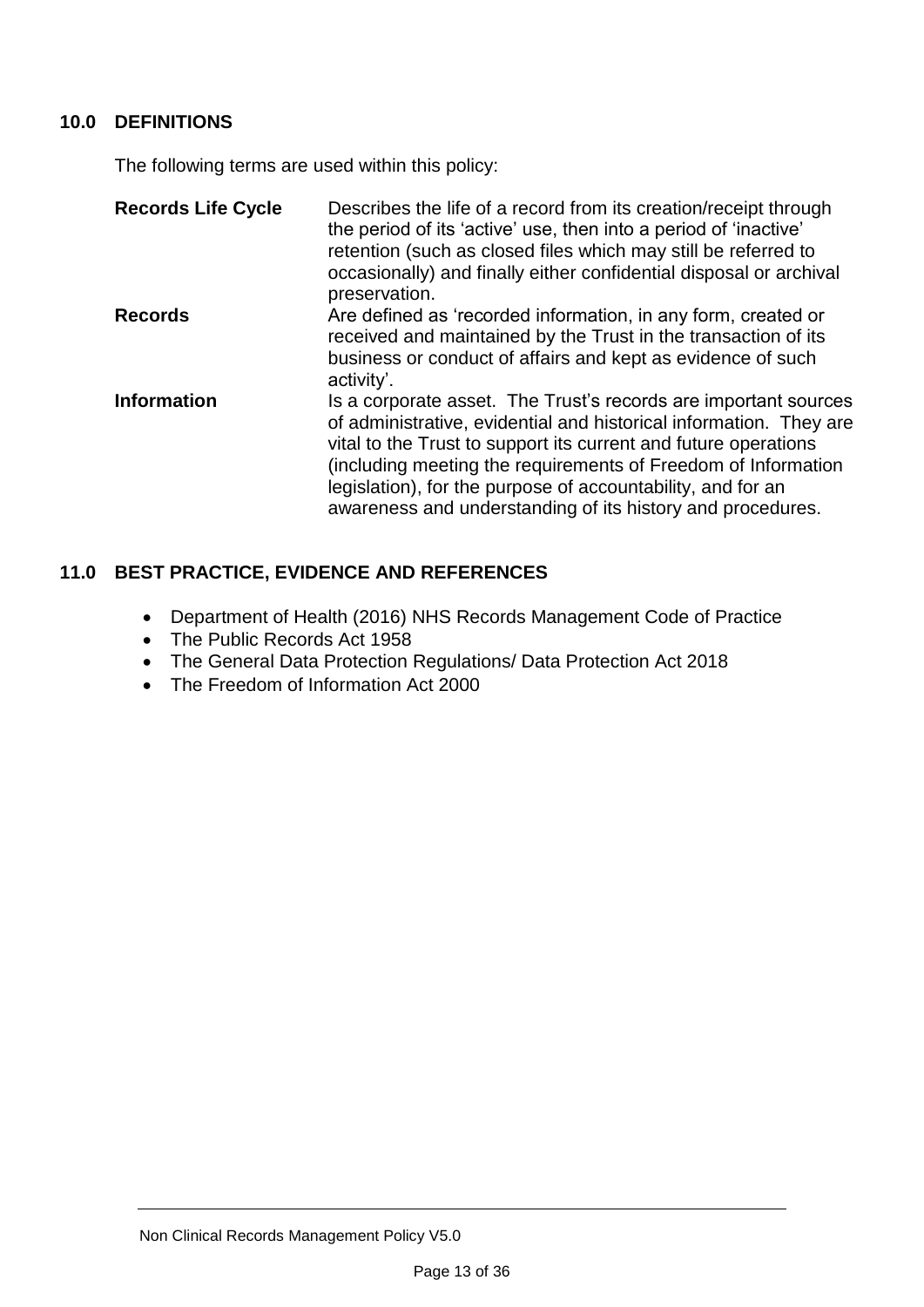| <b>General Administration</b>                             |                                                               |                                                                                                                                                                                                                                                                                                                                                                   |                     |  |
|-----------------------------------------------------------|---------------------------------------------------------------|-------------------------------------------------------------------------------------------------------------------------------------------------------------------------------------------------------------------------------------------------------------------------------------------------------------------------------------------------------------------|---------------------|--|
| <b>Type of Information</b>                                | <b>Minimum Retention Period/</b><br><b>Retention Schedule</b> | <b>Notes</b>                                                                                                                                                                                                                                                                                                                                                      | <b>Final Action</b> |  |
| <b>Accident Records</b>                                   | 10 years                                                      | Relating to the following:<br>• Accident Forms, Accident Register, Incident Forms                                                                                                                                                                                                                                                                                 | Note 2              |  |
| <b>Administration Papers</b>                              | 2 years                                                       | after the settlement of the matter to which they relate and not<br>covered elsewhere e.g. letters, Reminders, Drafts documents,<br>duplicates of documents known to be preserved elsewhere,<br>indices and registers compiled for temporary purposes, routine<br>reports, other documents that have ceased to be of value on<br>settlement of the matter involved | Note 2              |  |
| Advance letters (e.g. DH<br>guidance)                     | 6 years                                                       |                                                                                                                                                                                                                                                                                                                                                                   | Destroy             |  |
| Annual/corporate reports                                  | 3 years                                                       |                                                                                                                                                                                                                                                                                                                                                                   | Note 1              |  |
| Assembly/Parliamentary<br>questions, MP enquiries         | 10 years                                                      |                                                                                                                                                                                                                                                                                                                                                                   | Note 2              |  |
| <b>Audit Records</b>                                      | 2 years                                                       | From the date of completion of the audit. Relating to the<br>following internal and external in any format (papers, electronic<br>etc):<br>• Organisational Audits, Records Audits, Systems Audits                                                                                                                                                                | Note 2              |  |
| <b>Business Plans (including local</b><br>delivery plans) | 20 years                                                      |                                                                                                                                                                                                                                                                                                                                                                   | Destroy             |  |
| <b>Catering Forms</b>                                     | 6 years                                                       |                                                                                                                                                                                                                                                                                                                                                                   | Note 2.             |  |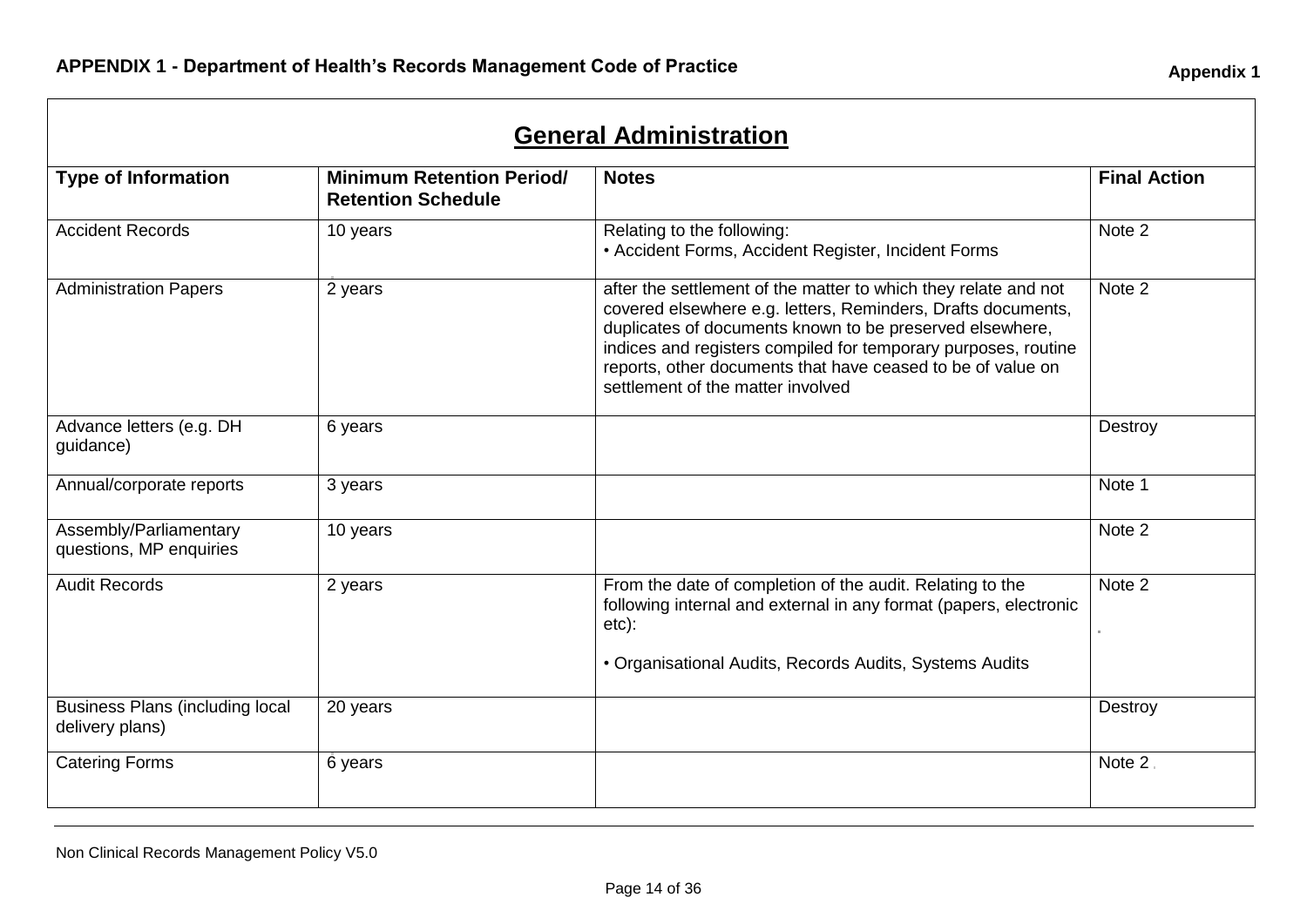| Close Circuit TV Images (CCTV)                                                          | 31 days  | ICO's Code of Conduct                                                                                                                                                                              | Erase permanently |
|-----------------------------------------------------------------------------------------|----------|----------------------------------------------------------------------------------------------------------------------------------------------------------------------------------------------------|-------------------|
| <b>Commissioning Decisions Appeal</b><br><b>Documentation Decision</b><br>Documentation | 6 years  | from date of decision or appeal decision                                                                                                                                                           | Note 2            |
| Complaints                                                                              | 10 years | From completion of action. Files closed annually and kept for<br>10 years following closure. Relating to the following:<br>• Correspondence, Investigation, Outcomes, Returns made to<br><b>DH</b> | Note 2            |
| <b>Copyright Declaration Forms</b>                                                      | 6 years  | <b>Library Service</b>                                                                                                                                                                             | Note 2            |
| Data Input Forms                                                                        | 2 years  | Where the data/information has been input into a computer<br>system                                                                                                                                | Note 2            |
| Diaries (office)                                                                        | 1 year   | After the end of the calendar year to which they refer                                                                                                                                             | Note 2            |
| <b>Exposure Monitoring Records</b>                                                      | 5 years  | from the date the record was made                                                                                                                                                                  | Note 2            |
| <b>Flexi Working Hours</b>                                                              | 6 months | Personal record of hours actually worked                                                                                                                                                           | Note 2            |
| GMS1 Forms (registration with<br>GP)                                                    | 3 years  |                                                                                                                                                                                                    | Note 2            |
| <b>Health and Safety</b><br>Documentation                                               | 3 years  |                                                                                                                                                                                                    | Note 2            |
| <b>History of Organisation</b>                                                          | 30 years | Relating to the following:<br>• History of organisation or predecessors, its organisation and<br>procedures eg establishment order)                                                                | Note 1            |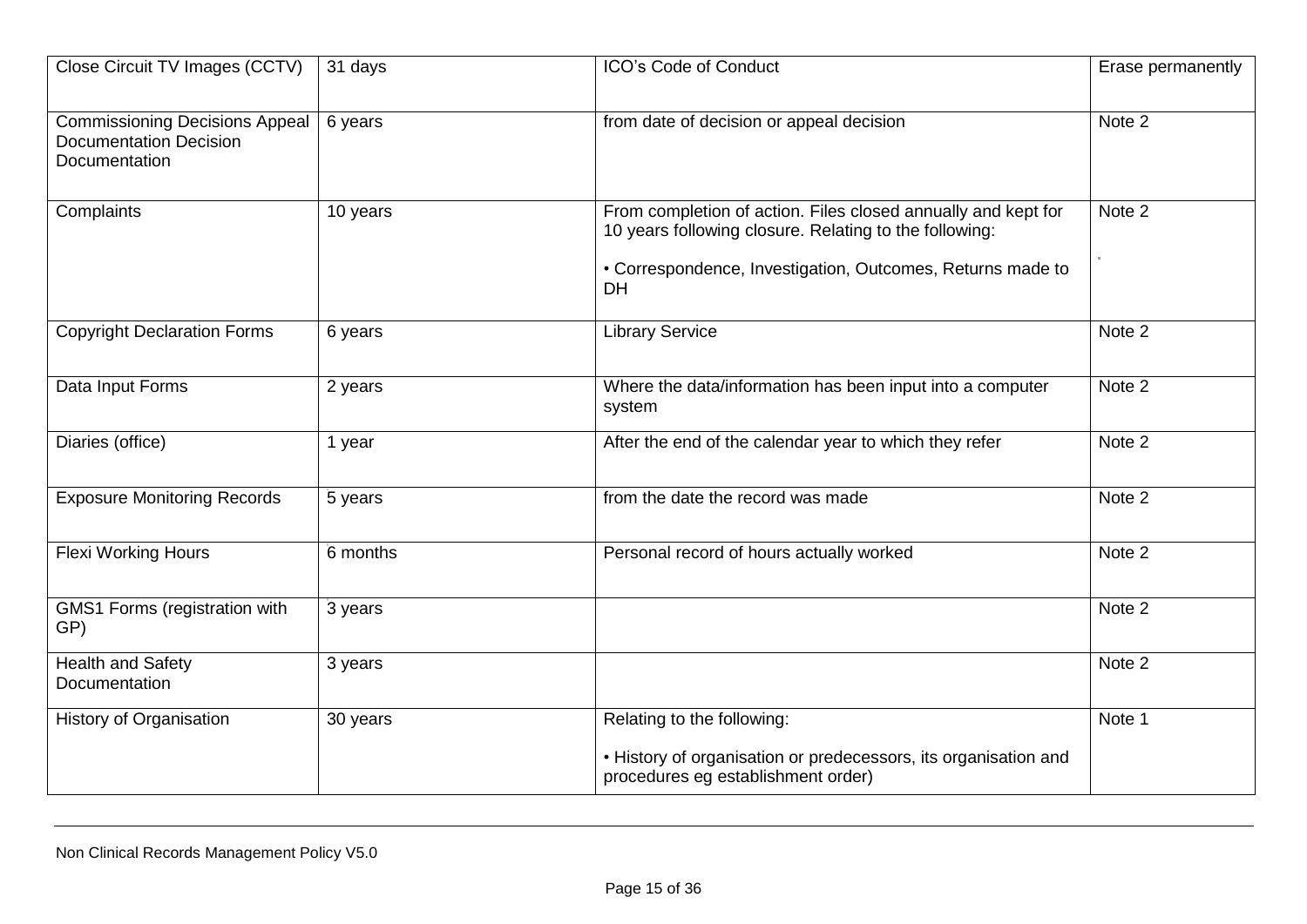| <b>Hospital Trust Services</b>                                                          | 10 years |                                                                                                                                                                                                                       | Destroy |
|-----------------------------------------------------------------------------------------|----------|-----------------------------------------------------------------------------------------------------------------------------------------------------------------------------------------------------------------------|---------|
| Information requests - FOI, DPA,<br><b>Subject Access Request, Police</b><br>statements | 6 years  |                                                                                                                                                                                                                       | Note 2  |
| Laundry lists and receipts                                                              | 2 years  | from completion of audit                                                                                                                                                                                              | Note 2  |
| Library registration forms                                                              | 2 years  | after registration                                                                                                                                                                                                    | Destroy |
| Litigation                                                                              | 10 years | Where a legal action has commenced, keep as advised by<br>legal representatives, relating to the following:<br>Complaints including accident/incident reports<br>Records/documents relating to any form of litigation | Note 2  |
| <b>Manuals</b>                                                                          | 10 years | after life of the system (or superseded) to which the policies or<br>procedures refer. Policy and procedures relating to the<br>following:<br>• Administrative, Clinical, Strategy                                    | Note 1  |
| <b>Meetings Minutes, Papers &amp; Agendas:</b>                                          |          |                                                                                                                                                                                                                       |         |
| - Executive committees                                                                  | 30 years | Master copies                                                                                                                                                                                                         | Note 1  |
| - Major committees                                                                      | 10 years | Master copies                                                                                                                                                                                                         | Note 1  |
| - Senior committees                                                                     | 5 years  | Master copies                                                                                                                                                                                                         | Note 1  |
| - Operational committees                                                                | 2 years  | Master copies                                                                                                                                                                                                         | Note 1  |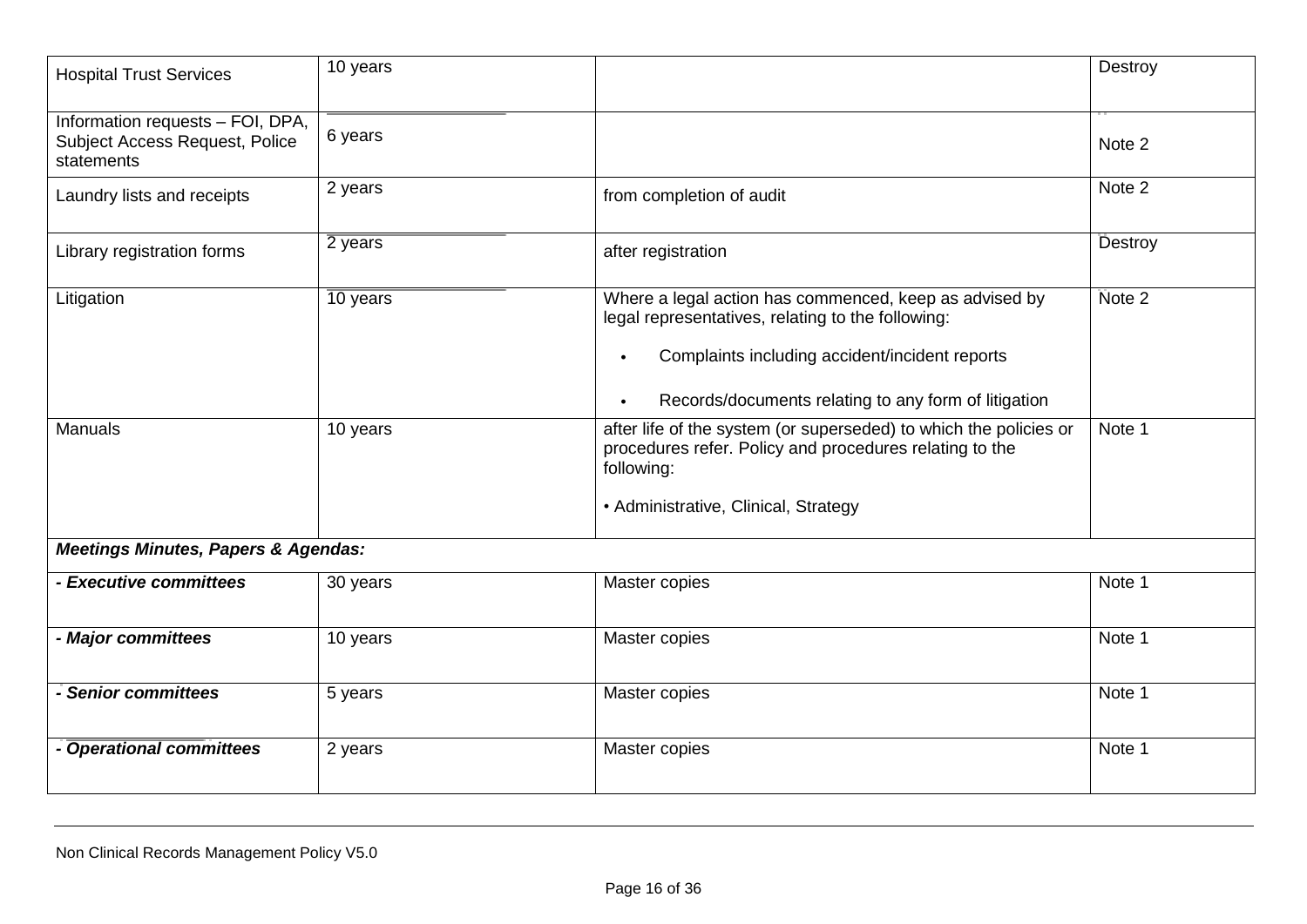| <b>Nominal Rolls</b>                       | 6 years                                                                                                     |                                                                                                                                                               | Note 2  |
|--------------------------------------------|-------------------------------------------------------------------------------------------------------------|---------------------------------------------------------------------------------------------------------------------------------------------------------------|---------|
| Patient Advice & Liaison Service           | 10 years                                                                                                    | after closure of the case                                                                                                                                     | Note 2  |
| <b>Patient Information Leaflets</b>        | 6 years                                                                                                     | after the leaflet has been superseded                                                                                                                         | Note 1  |
| Patients property books/registers          | Old copies in the property books<br>retained for 6 months 6 years for<br>slips contained in medical records | after the end of the financial year in which the property was<br>disposed of, or 6 years after the register was closed.<br>Property handed in for safekeeping | Note 2  |
| <b>Patient Surveys</b>                     | 2 years                                                                                                     |                                                                                                                                                               | Note 2  |
| <b>Phone Message Books</b>                 | 2 years                                                                                                     |                                                                                                                                                               | Note 2  |
| <b>Press Cuttings</b>                      | 1 year                                                                                                      |                                                                                                                                                               | Destroy |
| <b>Press Releases</b>                      | 7 years                                                                                                     |                                                                                                                                                               | Note 1  |
| Project files Over £100,000                | 6 years                                                                                                     | Includes the following:<br>• Termination, Abandoned projects, Deferred projects                                                                               | Note 1  |
| <b>Project Files</b><br>Less than £100,000 | 2 years                                                                                                     | Termination                                                                                                                                                   | Note 2  |
| <b>Public Consultations</b>                | 5 years                                                                                                     |                                                                                                                                                               | Note 2  |
| <b>Quality Assurance Records</b>           | 12 years                                                                                                    | Includes the following:<br>• Healthcare Commission, Audit Commission, King's Fund<br>Organisational Audit, Investors in People                                | Note 2  |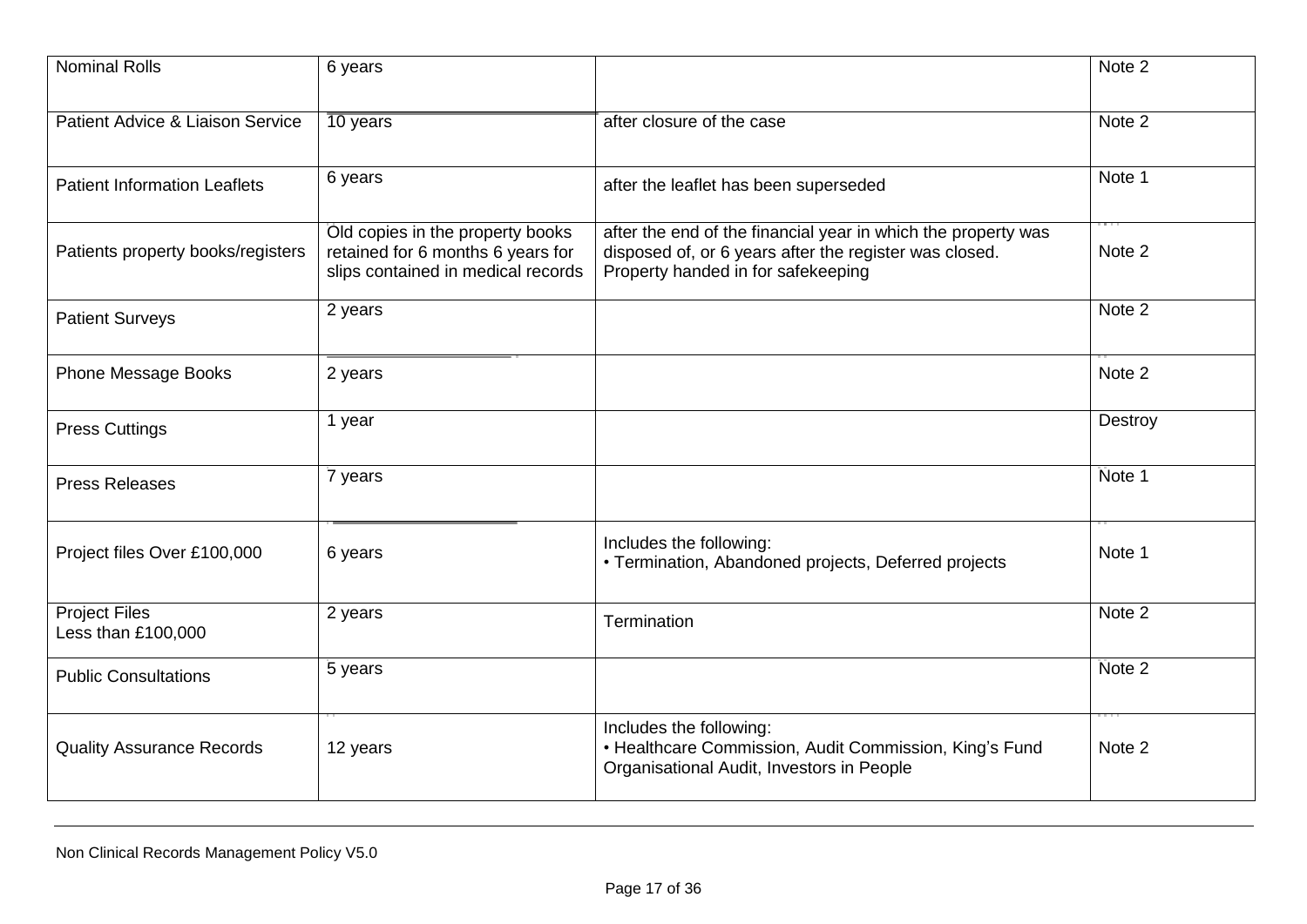| Receipts for registered and<br>recorded mail | 2 years   | following end of financial year to which they relate                                                                                                        | Note 2                          |
|----------------------------------------------|-----------|-------------------------------------------------------------------------------------------------------------------------------------------------------------|---------------------------------|
| Records management database                  | 30 years  | Documenting the transfer of trust records to public records<br>archive or destruction of records                                                            | Note 1                          |
| Reports (major)                              | 30 years  |                                                                                                                                                             | Note 1                          |
| <b>Requisitions</b>                          | 18 months |                                                                                                                                                             | Note 2                          |
| <b>Research Ethics Committee</b><br>Records  | 3 years   | from date of decision                                                                                                                                       | Note 1                          |
| <b>Serious Incident Files</b>                | 30 years  |                                                                                                                                                             | Note 1                          |
| Specifications                               | 6 years   | <b>Equipment Services</b>                                                                                                                                   | Note 2                          |
| <b>Statistics</b>                            | 3 years   | from date of submission, can include the following: • Korner<br>returns<br>• Contract minimum data set<br>• Statistical returns to DH<br>• Patient activity | Destroy<br>$\alpha$ , $\alpha$  |
| Time sheets                                  | 6 months  | Relating to a Group of Department eg on a ward where the<br>timesheets are kept as a tool to manage resources/staffing<br>levels                            | Note 2<br>$\alpha$ , $\alpha$ , |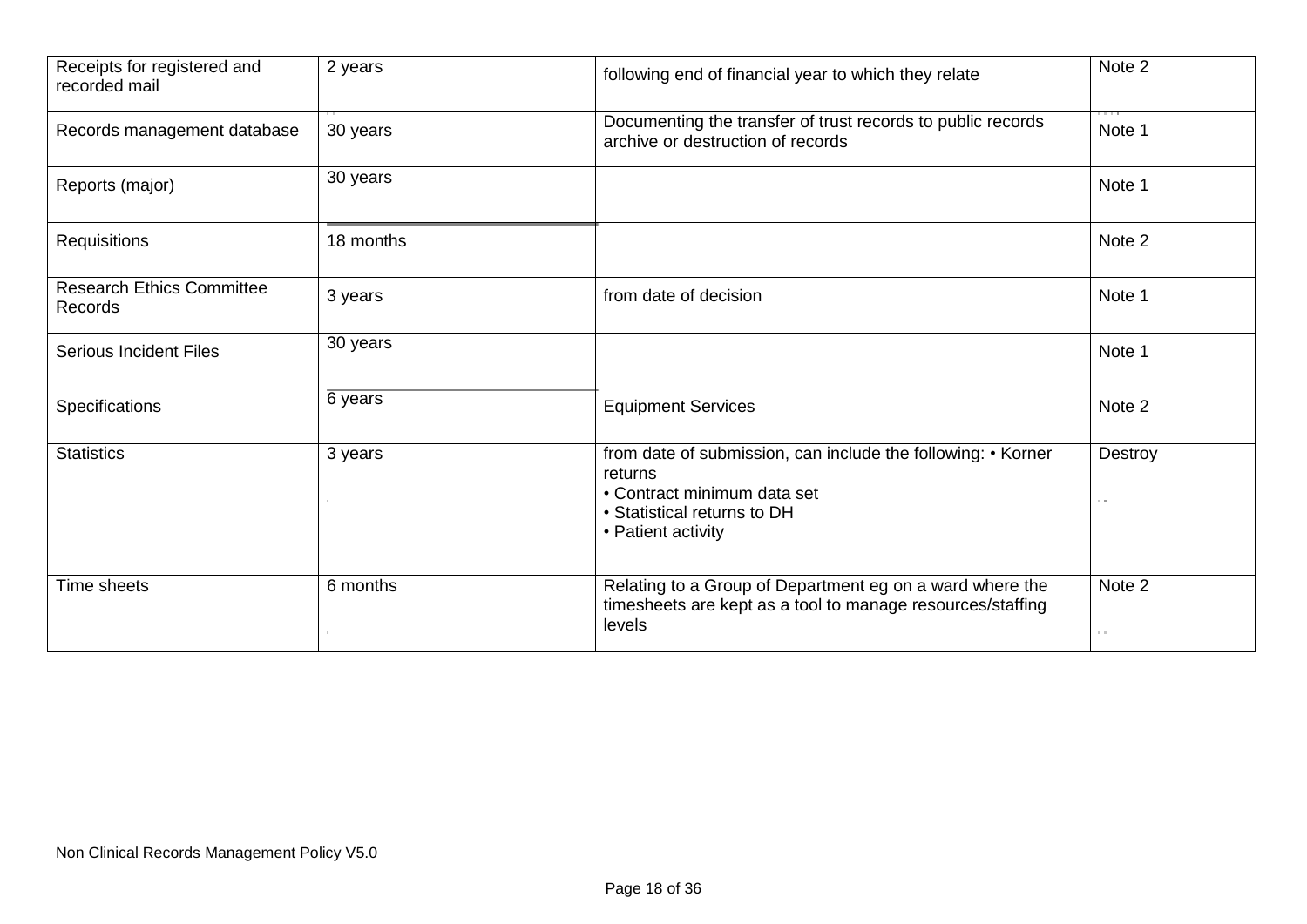# **Estates/Engineering**

| <b>Type of Information</b>                                      | <b>Minimum Retention Period/</b>                                                                                                                                                    | <b>Notes</b>                                                                                                                                                                                                                                                                                                                                                                                                        | <b>Final Action</b> |
|-----------------------------------------------------------------|-------------------------------------------------------------------------------------------------------------------------------------------------------------------------------------|---------------------------------------------------------------------------------------------------------------------------------------------------------------------------------------------------------------------------------------------------------------------------------------------------------------------------------------------------------------------------------------------------------------------|---------------------|
|                                                                 | <b>Retention Schedule</b>                                                                                                                                                           |                                                                                                                                                                                                                                                                                                                                                                                                                     |                     |
| Buildings and engineering works                                 | 30 years                                                                                                                                                                            | Can include the following:<br>• Major projects (abandoned or deferred)<br>• Key records (final accounts, surveys, site<br>plans, bills of quantities)<br>• Town and country planning matters and all<br>formal contract documents (executed agreements conditions of<br>contract, specifications, documents on the appointment and<br>conditions of engagement of private buildings and engineering<br>consultants) | Note 1              |
| <b>Buildings</b>                                                | 3 years                                                                                                                                                                             | after occupation ceases. Papers relating to occupation of the<br>building (but not health and safety information)                                                                                                                                                                                                                                                                                                   | Note 2              |
| Deeds of Title                                                  | Retain while the organisation has<br>ownership of the building unless a<br>Land Registry certificate has been<br>issued, in which case the deeds<br>should be placed in an archive. | If there is no Land Registry certificate, the deeds should pass on<br>with the sale of the building                                                                                                                                                                                                                                                                                                                 | Note 1              |
| Drawings - plans and buildings<br>(architect signed not copies) | Lifetime of the building to which<br>they relate                                                                                                                                    |                                                                                                                                                                                                                                                                                                                                                                                                                     | Note 1              |
| Engineering works - plans and<br>building records               | Lifetime of the building to which<br>they relate                                                                                                                                    |                                                                                                                                                                                                                                                                                                                                                                                                                     | Note 1              |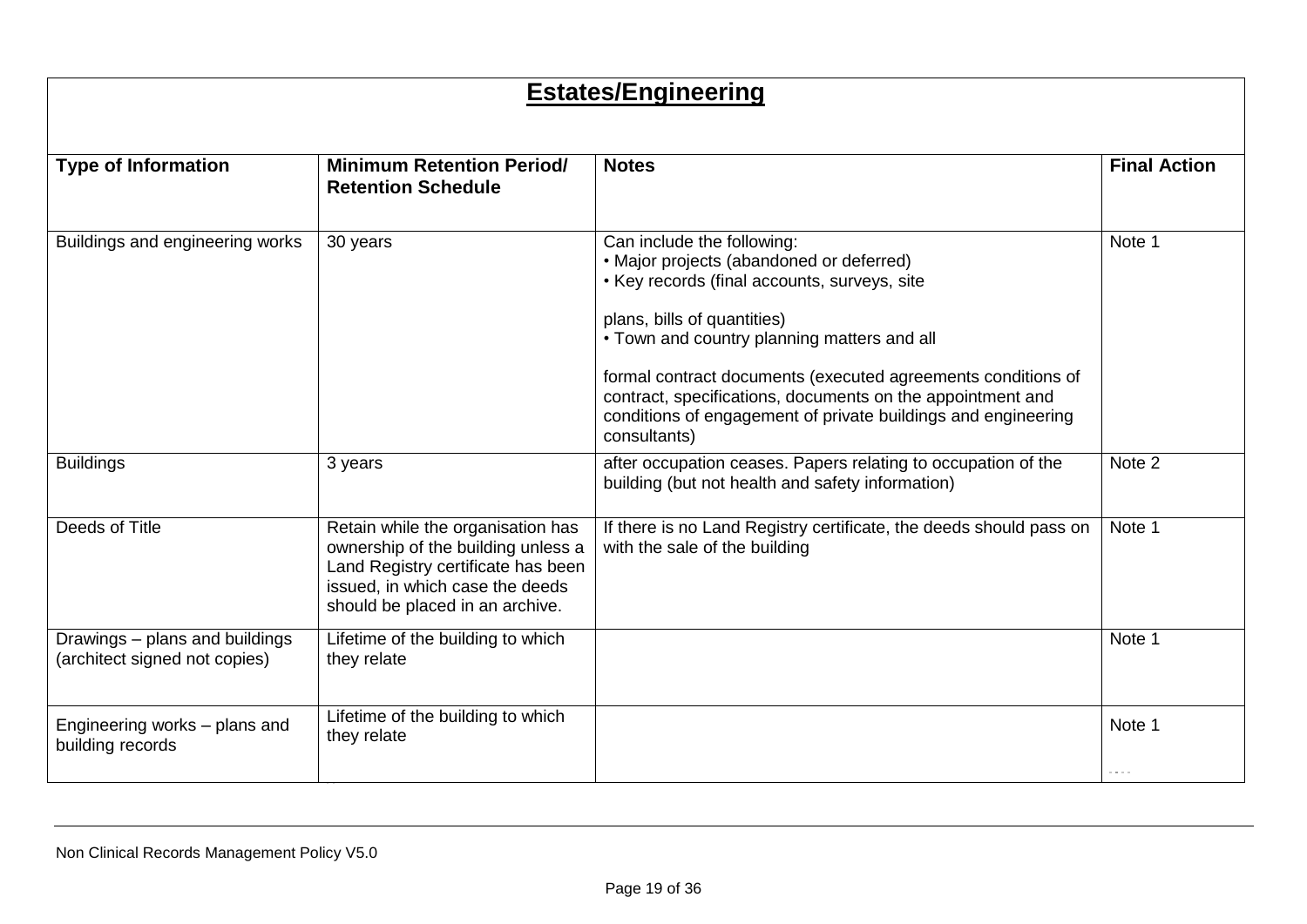| Equipment - records of non-<br>fixed equipment, including<br>specification, test records,<br>maintenance records and logs     | 11 years                          | If the records relate to vehicles (fleet vehicles) and where the<br>vehicle no longer exists, providing there is a record that it was<br>scrapped, the records can be destroyed | Note 2                                   |
|-------------------------------------------------------------------------------------------------------------------------------|-----------------------------------|---------------------------------------------------------------------------------------------------------------------------------------------------------------------------------|------------------------------------------|
| Inspection Reports (boilers, lifts)                                                                                           | Lifetime of installation          | If there is any measurable risk of a liability in respect of<br>installations beyond their operational lives, the records should<br>be retained indefinitely                    | Note 1<br>$\alpha$ , $\alpha$ , $\alpha$ |
| Inventories of furniture, medical<br>and surgical equipment not held<br>on store charge and with a<br>minimum life of 5 years | Keep until next inventory         |                                                                                                                                                                                 | Note 1                                   |
| Inventories of plant and<br>permanent or fixed equipment                                                                      | 5 years                           | after date of inventory                                                                                                                                                         | Note 1                                   |
| Land surveys/registers                                                                                                        | 30 years                          |                                                                                                                                                                                 | Note 1                                   |
| Leases - the grant of leases,<br>licences and other rights over<br>property                                                   | Period of the lease plus 12 years |                                                                                                                                                                                 | Note 2                                   |
| Maintenance contracts (routine)                                                                                               | 6 years                           | from end of contract                                                                                                                                                            | Note 2                                   |
| Manuals (operating)                                                                                                           | Lifetime of equipment             | Review if issues (eg HSE) are outstanding                                                                                                                                       | Review                                   |
| Medical device alerts                                                                                                         | Retain until updated or withdrawn | (check MHRA website)                                                                                                                                                            | Note 2                                   |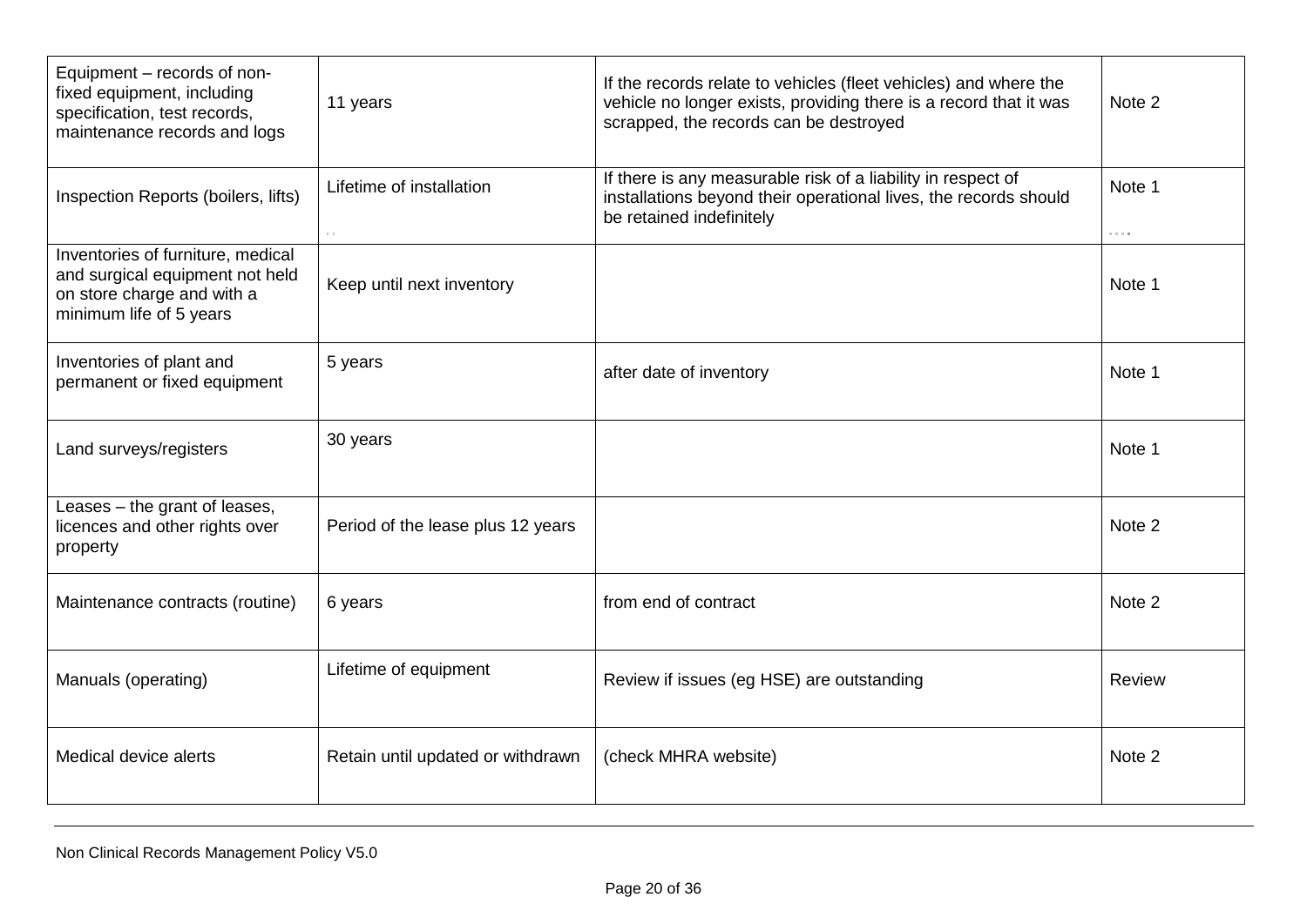| Maps                                                            | Lifetime of the organisation       |                                                                 | Note 1                                                   |
|-----------------------------------------------------------------|------------------------------------|-----------------------------------------------------------------|----------------------------------------------------------|
| Photographs of buildings                                        | 30 years                           |                                                                 | Note 1                                                   |
| Mortgage Documents                                              | 6 years after repayment            | Relating to the following:<br>• Acquisition, Transfer, Disposal | Note 1                                                   |
| Plans<br>Building (as built) Building<br>(detailed) Engineering | Lifetime of building               | May have historical value                                       | Note 1                                                   |
| Property acquisitions dossiers                                  | 30 years                           |                                                                 | Note 1<br>$\sim$ $\sim$                                  |
| Property disposal dossiers                                      | 30 years                           |                                                                 | Note 1<br>$\sim$ $\sim$                                  |
| <b>Radioactive Waste</b>                                        | 30 years                           |                                                                 | Note 1                                                   |
| Site files                                                      | Lifetime of site<br>$\sim 10^{-1}$ |                                                                 | Note 1<br>$\alpha \rightarrow \alpha \rightarrow \alpha$ |
| Structure Plans (organisation<br>charts)                        | Lifetime of building               |                                                                 | Note 1                                                   |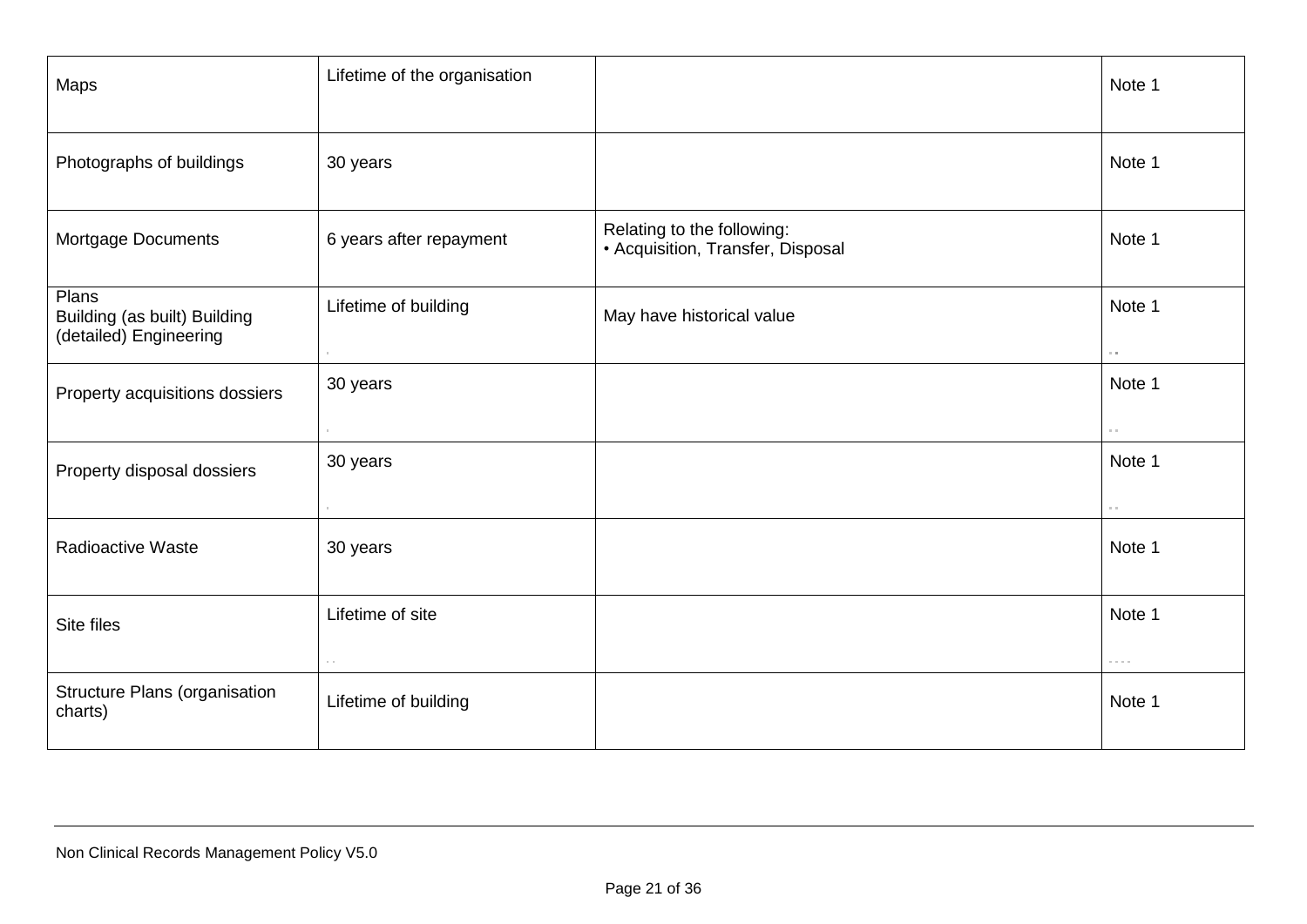| Surveys - building and<br>engineering works   | Lifetime of building or installation                          |                                                                                                                                                                                                                                                                                                                                        | Note 1              |
|-----------------------------------------------|---------------------------------------------------------------|----------------------------------------------------------------------------------------------------------------------------------------------------------------------------------------------------------------------------------------------------------------------------------------------------------------------------------------|---------------------|
| <b>Surgical Appliances Forms</b><br>AP1,2,3,4 | 2 years                                                       | after completion of audit                                                                                                                                                                                                                                                                                                              | Note 2              |
|                                               |                                                               | <b>Financial</b>                                                                                                                                                                                                                                                                                                                       |                     |
| <b>Type of Information</b>                    | <b>Minimum Retention Period/</b><br><b>Retention Schedule</b> | <b>Notes</b>                                                                                                                                                                                                                                                                                                                           | <b>Final Action</b> |
| Accounts - annual (final - one<br>set only)   | 30 years                                                      |                                                                                                                                                                                                                                                                                                                                        | Note 1              |
| Accounts - minor records                      | 2 years                                                       | from completion of audit. Pass books, paying-in slips, cheque<br>counterfoils, cancelled/discharged cheques (for cheques bearing<br>printed receipts, see Receipts), accounts of petty cash<br>expenditure, travel and subsistence accounts, minor vouchers,<br>duplicate receipt books, income records, laundry lists and<br>receipts | Note 2              |
| Accounts - working papers                     | 3 years                                                       | from completion of audit                                                                                                                                                                                                                                                                                                               | Note 2              |
| Advice notes (payment)                        | 1.5 years                                                     |                                                                                                                                                                                                                                                                                                                                        | Note 2              |
| Audit records                                 | 2 years                                                       | from completion of audit Internal and external audit original<br>documents                                                                                                                                                                                                                                                             | Note 2              |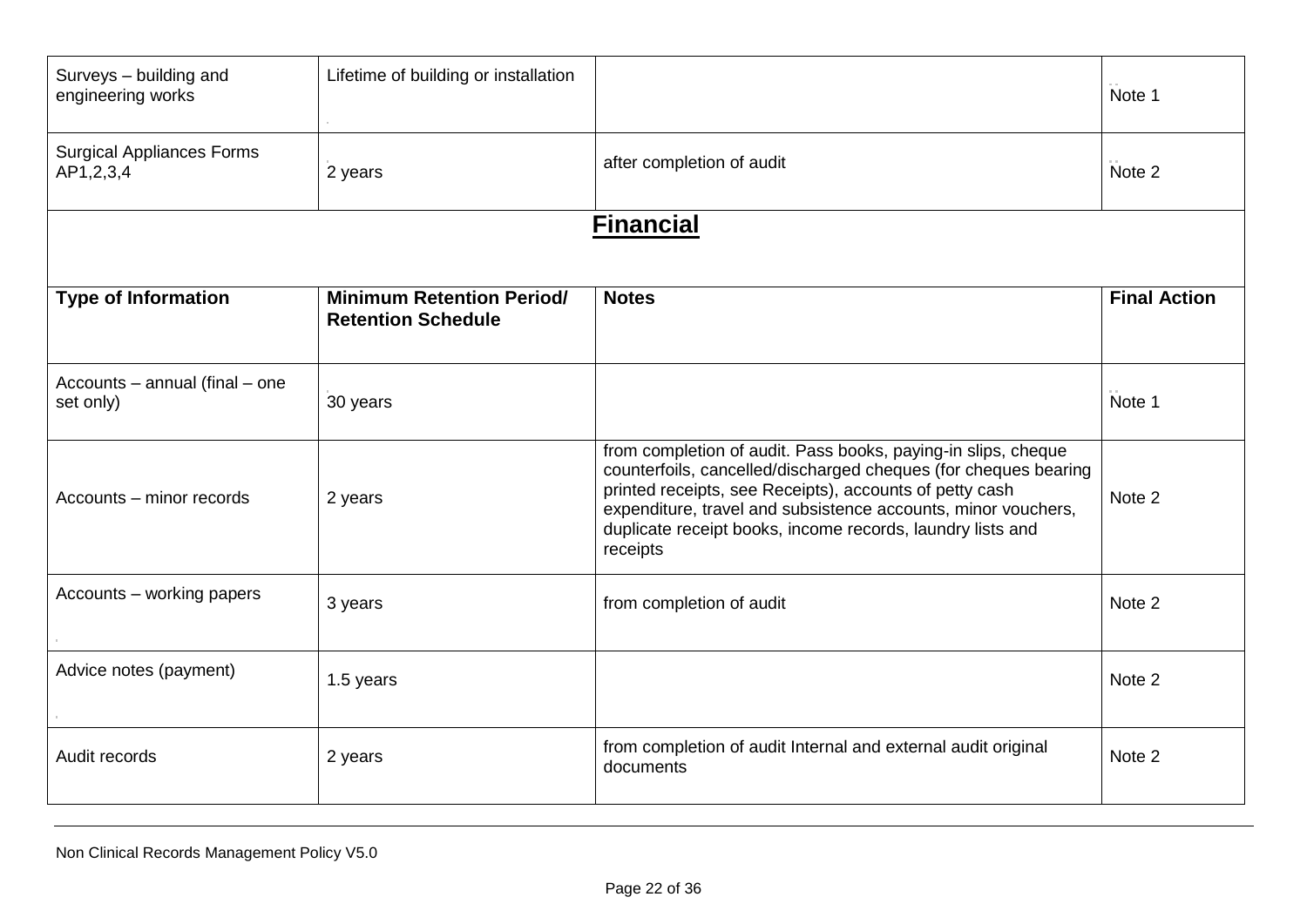| Audit reports                                                                    | 2 years                                                             | after formal completion by statutory auditor external (including<br>management letters, value for money reports and system/final<br>accounts memoranda                                                                                                                     | Note 2                                              |
|----------------------------------------------------------------------------------|---------------------------------------------------------------------|----------------------------------------------------------------------------------------------------------------------------------------------------------------------------------------------------------------------------------------------------------------------------|-----------------------------------------------------|
| <b>Bank statements</b>                                                           | 2 years                                                             | from completion of audit                                                                                                                                                                                                                                                   | Note 2                                              |
|                                                                                  |                                                                     |                                                                                                                                                                                                                                                                            | $\alpha$ , $\alpha$ , $\alpha$                      |
| <b>Banks Automated Clearing</b><br>System (BACS) records                         | 6 years                                                             | after year end                                                                                                                                                                                                                                                             | Note 2<br>$\sim$ $\sim$                             |
| Benefactions (records of)                                                        | 5 years                                                             | after end of financial year in which the trust monies become<br>finally spent or the gift in kind is accepted. In cases where the<br>Benefaction Endowment Trust fund/capital/interest remains<br>permanent, records should be permanently retained by the<br>organisation | Note 2                                              |
| Bills, receipts and cleared<br>cheques                                           | 6 years                                                             |                                                                                                                                                                                                                                                                            | Note 2<br>$\alpha$ , $\alpha$ , $\alpha$ , $\alpha$ |
| <b>Budgets (including working</b><br>papers, reports, virements and<br>journals) | 2 years                                                             | from completion of audit                                                                                                                                                                                                                                                   | Note 2                                              |
| Capital charges data                                                             | 2 years                                                             | from completion of audit                                                                                                                                                                                                                                                   | Note 2                                              |
| Cash sheets                                                                      | 6 years                                                             | after end of financial year to which they relate                                                                                                                                                                                                                           | Note 2                                              |
| Contracts - financial                                                            | Approval files - 15 years<br>Approved suppliers lists - 11<br>years |                                                                                                                                                                                                                                                                            | Note 2                                              |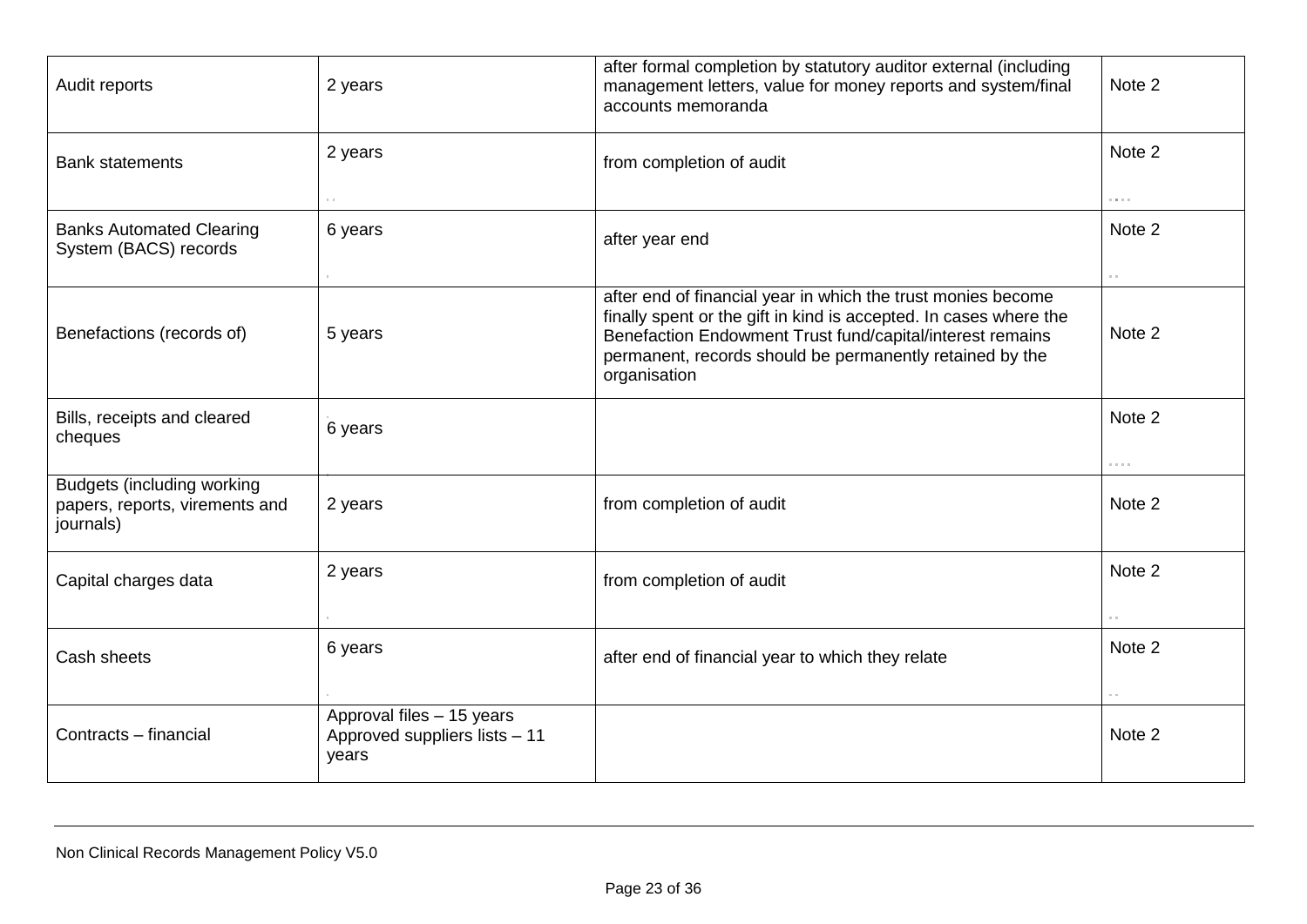| Contracts - Non-sealed<br>(property) on termination Non-<br>sealed (other) on termination | 6 years              | after termination of contract                                                                                                                                                                | Note 2 |
|-------------------------------------------------------------------------------------------|----------------------|----------------------------------------------------------------------------------------------------------------------------------------------------------------------------------------------|--------|
| Contracts - sealed (and<br>associated records)                                            | Minimum of 15 years, | after which they should be reviewed                                                                                                                                                          | Note 1 |
| Contractual arrangements with<br>hospitals or other bodies outside<br>the NHS             | 6 years              | after end of financial year to which they relate Including papers<br>relating to financial settlements made under the contract (e.g.<br>waiting list initiative, private finance initiative) | Note 2 |
| Cost accounts                                                                             | 3 years              | after end of financial year to which they relate                                                                                                                                             | Note 2 |
| <b>Creditor payments</b>                                                                  | 3 years              | after end of financial year to which they relate                                                                                                                                             | Note 2 |
| Debtors' records - cleared                                                                | 2 years              | from completion of audit                                                                                                                                                                     | Note 2 |
| Debtors' records - uncleared                                                              | 6 years              | from completion of audit                                                                                                                                                                     | Note 2 |
| Demand notes                                                                              | 6 years              | after end of financial year to which they relate                                                                                                                                             | Note 2 |
| Estimates, including supporting<br>calculations and statistics                            | 3 years              | after end of financial year to which they relate                                                                                                                                             | Note 2 |
| <b>Excess fares</b>                                                                       | 2 years              | after end of financial year to which they relate                                                                                                                                             | Note 2 |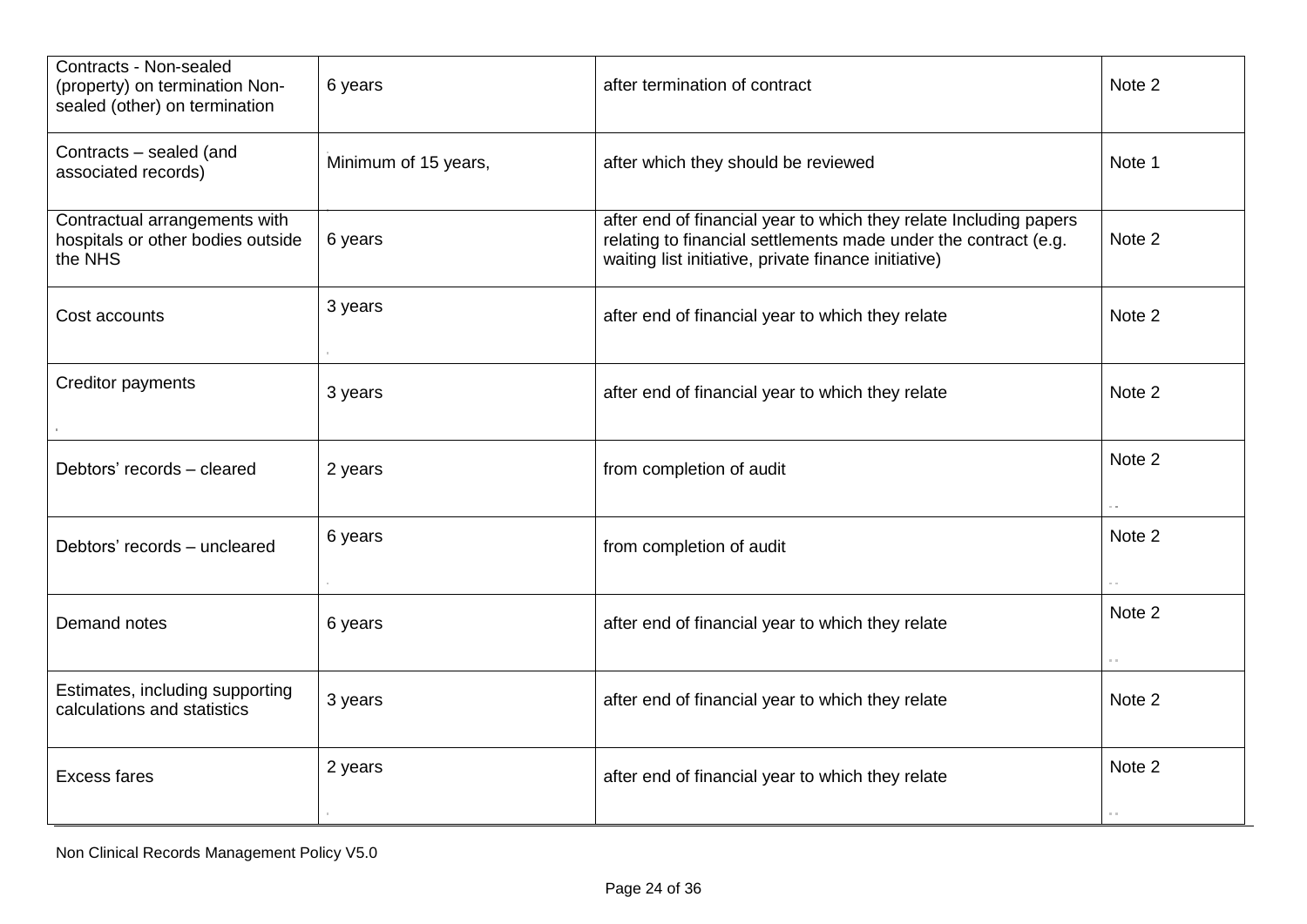| Expense claims, including travel<br>and subsistence claims, and<br>claims and authorisations | 5 years  | after end of financial year to which they relate                                                                                                                                   | Note 2                                   |
|----------------------------------------------------------------------------------------------|----------|------------------------------------------------------------------------------------------------------------------------------------------------------------------------------------|------------------------------------------|
| Fraud case files/investigations                                                              | 6 years  |                                                                                                                                                                                    | Note 2                                   |
| Fraud national proactive<br>exercises                                                        | 3 years  |                                                                                                                                                                                    | $\alpha \rightarrow 0$<br>Note 2         |
| Funding data                                                                                 | 6 years  | after end of financial year to which they relate                                                                                                                                   | Note 2                                   |
| <b>General Medical Services</b><br>payments                                                  | 6 years  | after year end                                                                                                                                                                     | Note 2                                   |
| Invoices                                                                                     | 6 years  | after end of financial year to which they relate                                                                                                                                   | Note 2<br>$\alpha$ , $\alpha$ , $\alpha$ |
| Ledgers                                                                                      | 6 years  | after end of financial year to which they relate Including cash<br>books, ledgers, income and expenditure journals, nominal rolls,<br>non-exchequer funds records (patient monies) | Note 2                                   |
| Non-exchequer funds records                                                                  | 30 years | Although technically exempt under Public Records Act, it would<br>be appropriate to treat these records as if they were not.                                                       | Review                                   |
| Patient Monies (i.e. smaller sums<br>of donated money)                                       | 6 years  |                                                                                                                                                                                    | Note 2                                   |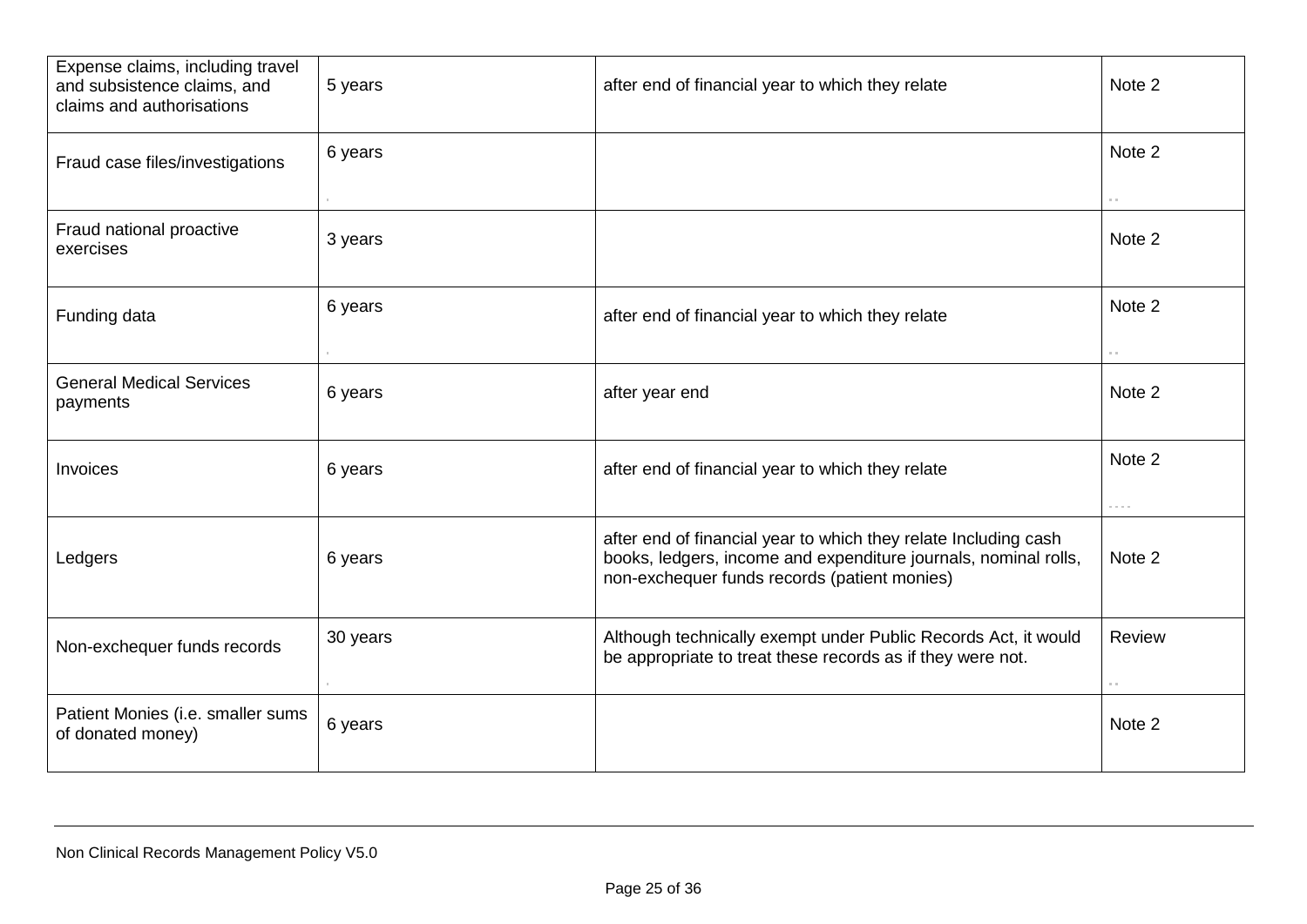| PAYE records                                                                  | 6 years  | after termination of employment                  | Note 2        |
|-------------------------------------------------------------------------------|----------|--------------------------------------------------|---------------|
| Payments                                                                      | 6 years  | after year end                                   | Note 2        |
| Payroll (i.e., list of staff in the pay<br>of the organisation)               | 6 years  | after termination of employment                  | Note 2        |
| Positive predictive value<br>performance indicators                           | 3 years  |                                                  | Note 2        |
| Private Finance Initiative                                                    | 30 years |                                                  | Note 1<br>o e |
| Receipts                                                                      | 6 years  | after end of financial year to which they relate | Note 2        |
| Salaries (see Wages)                                                          |          |                                                  | Note 2        |
| Superannuation accounts                                                       | 10 years |                                                  | Note 2        |
| Superannuation forms<br>SD55(ADP) and SD55J (NHS<br>Pensions Scheme - copies) | 10 years | (original to NHS Pensions Agency)                | Note 2        |
| Superannuation registers                                                      | 10 years |                                                  | Note 2        |

Non Clinical Records Management Policy V5.0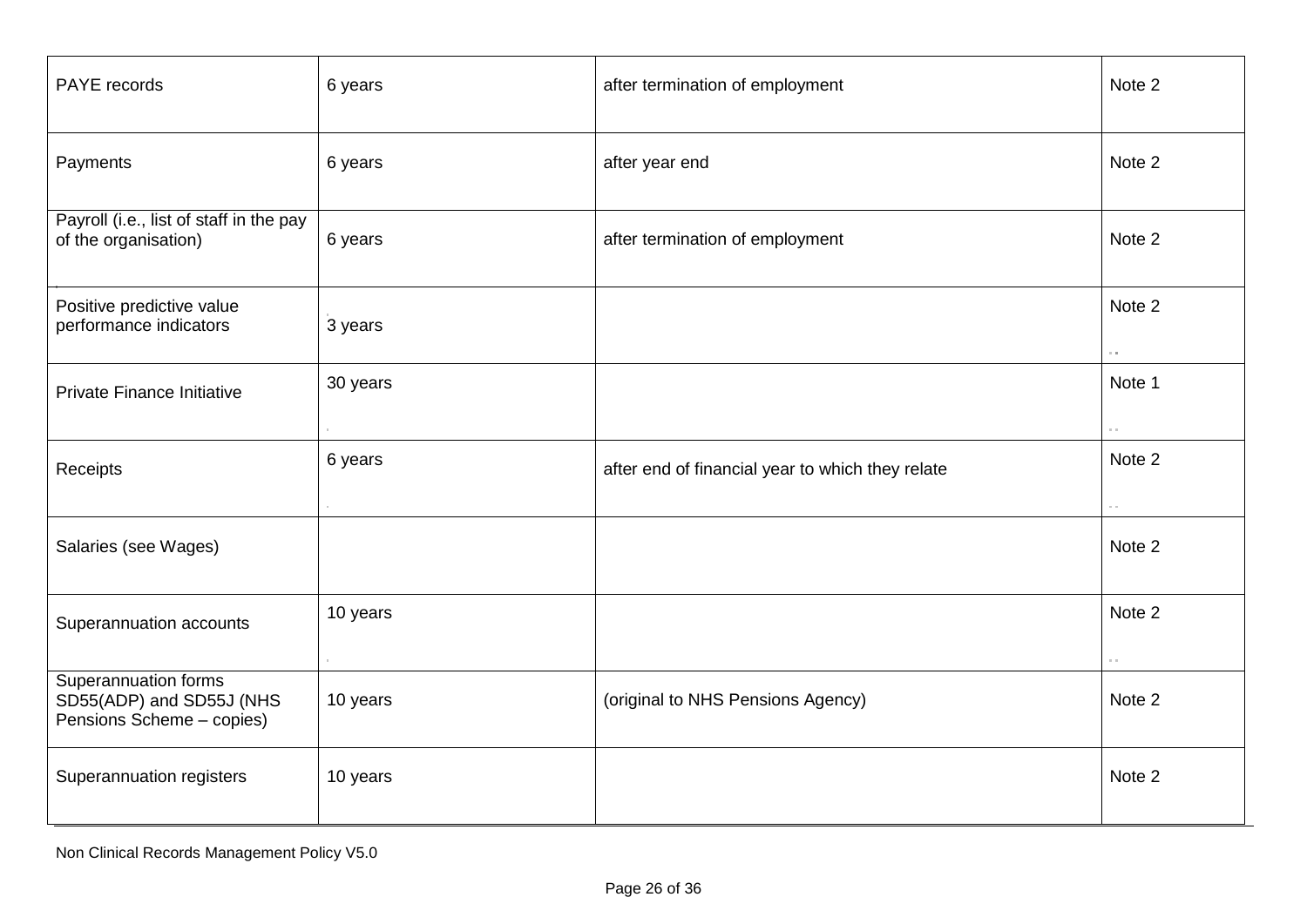| Tax forms                                                                 | 6 years                                                       |                                                  | Note 2                         |
|---------------------------------------------------------------------------|---------------------------------------------------------------|--------------------------------------------------|--------------------------------|
|                                                                           | $\sim$                                                        |                                                  | $\alpha$ , $\alpha$ , $\alpha$ |
| Transport (staff pool car<br>documentation)                               | 3 years                                                       | unless litigation ensues                         | Note 2                         |
| Trust documents without<br>permanent relevance/not<br>otherwise mentioned | 6 years                                                       |                                                  | Note 2<br>a.                   |
| Trusts administered by Strategic<br>Health Authorities (terms of)         | 30 years                                                      |                                                  | Note 1                         |
| VAT records                                                               | 6 years                                                       | after end of financial year to which they relate | Note 2<br>$\sim$ $\sim$        |
| Wages/salary records                                                      | 10 years                                                      | after termination of employment                  | Note 2                         |
|                                                                           |                                                               | <b>Informatics</b>                               |                                |
| <b>Type of Information</b>                                                | <b>Minimum Retention Period/</b><br><b>Retention Schedule</b> | <b>Notes</b>                                     | <b>Final Action</b>            |
| Documentation relating to<br>computer programmes written in-<br>house     | Lifetime of software                                          |                                                  | Note 2                         |
| Software licences                                                         | Lifetime of software                                          |                                                  | Note 2                         |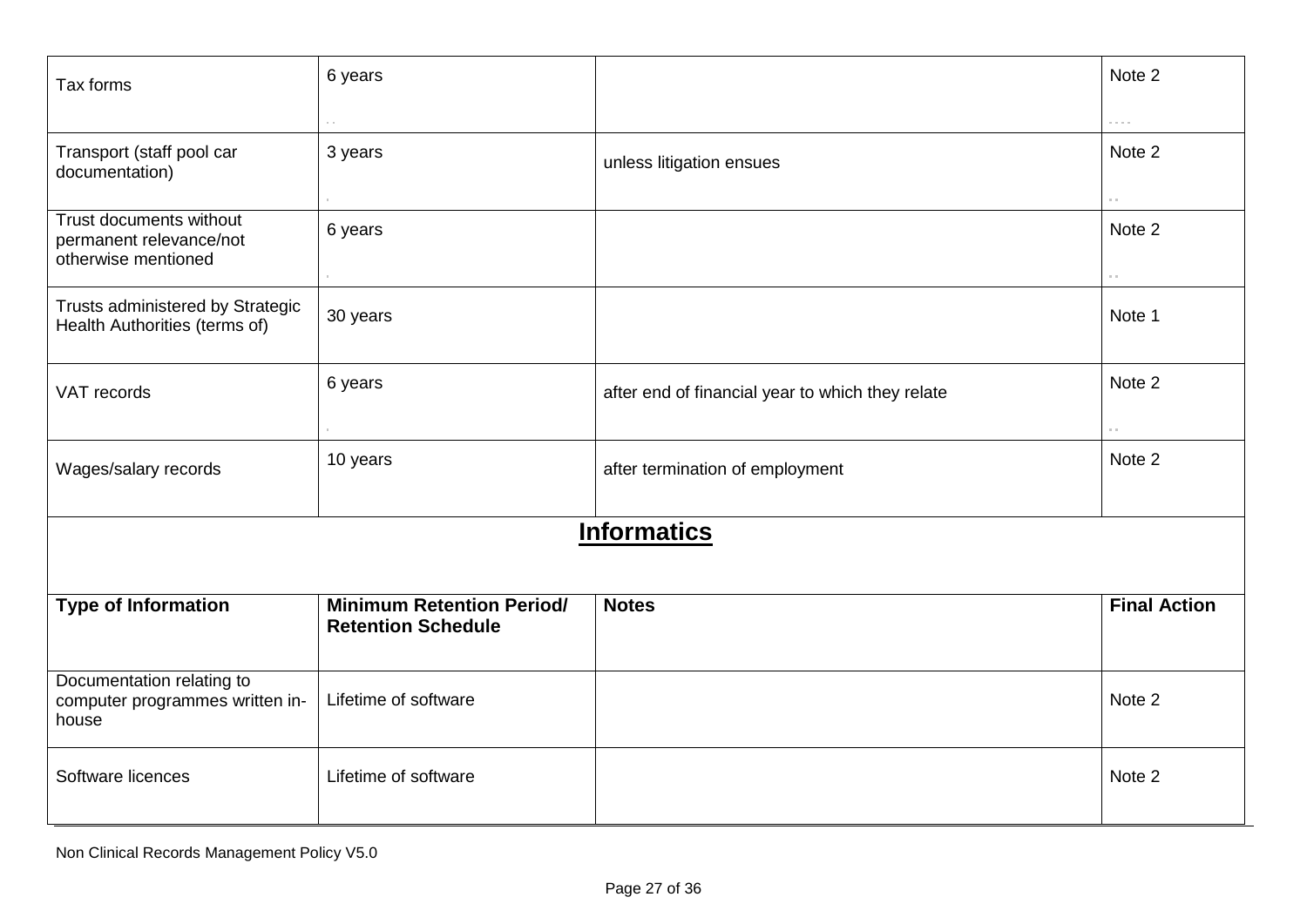| <b>Human Resources</b>                                                                                         |                                                               |                                     |                     |  |
|----------------------------------------------------------------------------------------------------------------|---------------------------------------------------------------|-------------------------------------|---------------------|--|
| <b>Type of Information</b>                                                                                     | <b>Minimum Retention Period/</b><br><b>Retention Schedule</b> | <b>Notes</b>                        | <b>Final Action</b> |  |
| Consultants (records relating to<br>the recruitment of)                                                        | 5 years                                                       |                                     | Note 2              |  |
| CVs for non-executive directors<br>(unsuccessful applicants)                                                   | 2 years                                                       |                                     | Note 2              |  |
| Duty rosters i.e. organisation or<br>departmental rosters, not the<br>ones held on the individual's<br>records | 4 years                                                       | after the year to which they relate | Note 2              |  |
| Industrial relations (not routine<br>staff matters), including industrial<br>tribunals                         | 10 years                                                      |                                     | Note 2              |  |
| Job advertisements                                                                                             | 1 year                                                        |                                     | Destroy             |  |
| Job applications:<br>Successful/Unsuccessful                                                                   | 3 years/1 year                                                | following termination of employment | Note 2              |  |
| Job descriptions                                                                                               | 3 years                                                       |                                     | Note 2              |  |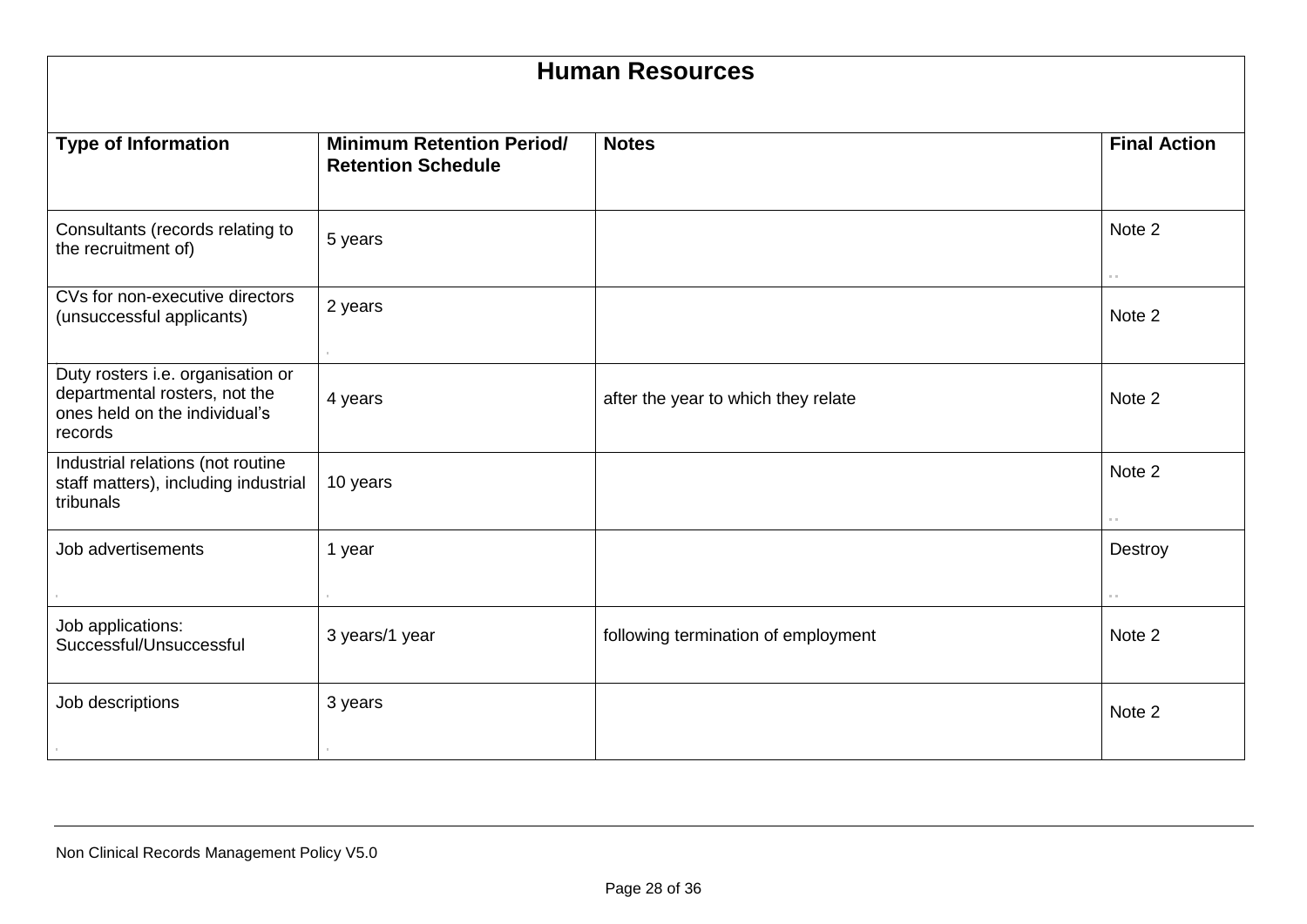| Leavers' dossiers                                                                                                             | 6 years after individual has left              | Summary to be retained until individual's 70th birthday, or until 6<br>years after cessation of employment if aged over 70 years at the<br>time.                                                                                                                        | Note 2 Note 1 |
|-------------------------------------------------------------------------------------------------------------------------------|------------------------------------------------|-------------------------------------------------------------------------------------------------------------------------------------------------------------------------------------------------------------------------------------------------------------------------|---------------|
| Letters of appointment                                                                                                        | 6 years                                        | after employment has terminated or until 70th birthday,<br>whichever is later                                                                                                                                                                                           | Note 2        |
| Nurse training records (from<br>hospital-based nurse training<br>schools prior to introduction of<br>academic based-training) | 30 years                                       |                                                                                                                                                                                                                                                                         | Note 1        |
| Timesheets (for individual<br>members of staff)                                                                               | 2 years after the year to which<br>they relate | Note: timesheets (for all individuals including locum doctors)<br>held on the personnel records are minor records - retain for 2<br>years<br>Timesheets held elsewhere; i.e. on the ward retain for 6 months<br>(as the master timesheet is held on the personnel file) | Note 2        |
| Study leave applications                                                                                                      | 5 years                                        |                                                                                                                                                                                                                                                                         | Note 2        |
| Training plans                                                                                                                | 2 years                                        |                                                                                                                                                                                                                                                                         | Note 2        |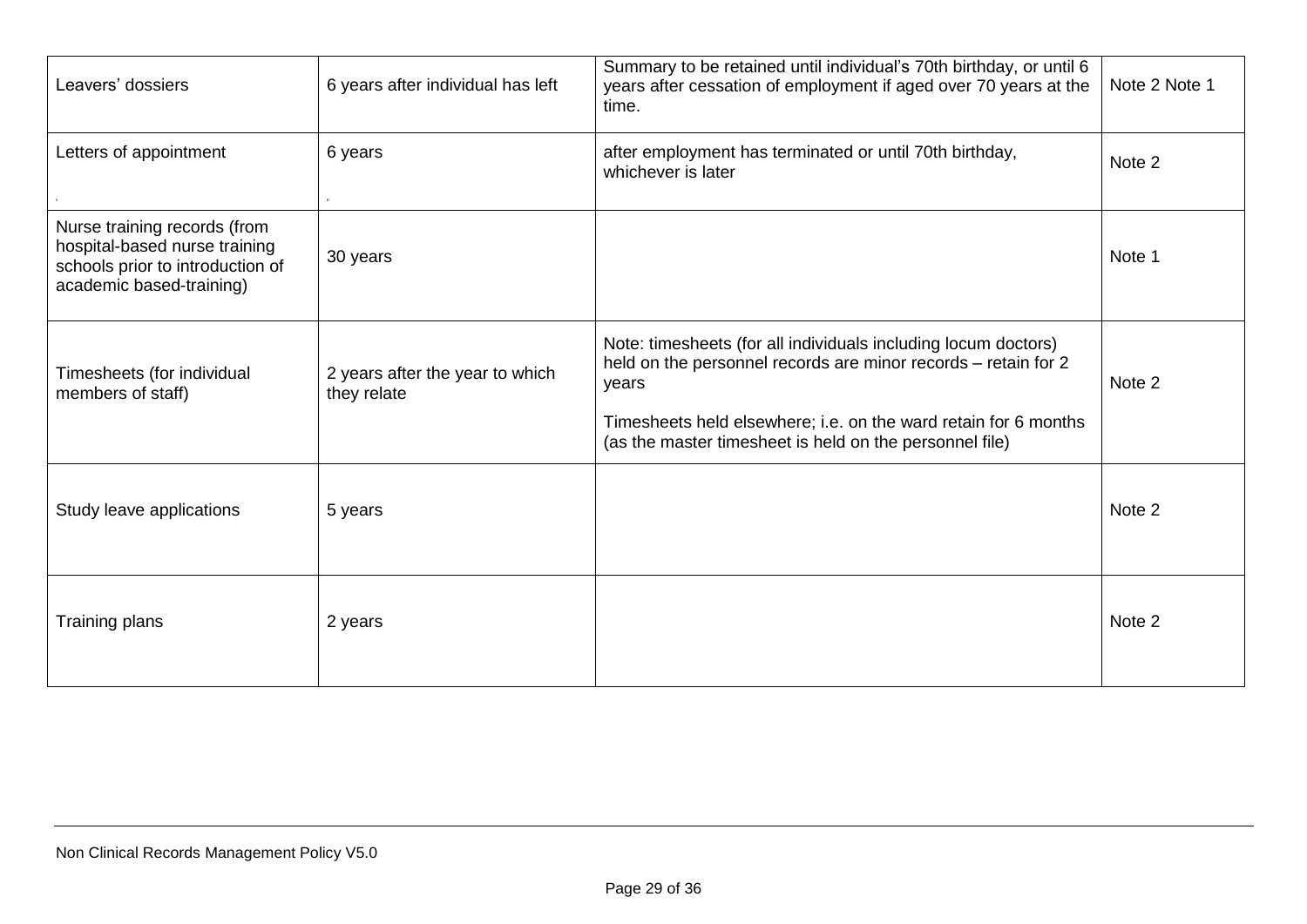# **Purchasing/Supplies**

| <b>Type of Information</b>                                                                             | <b>Minimum Retention Period/</b><br><b>Retention Schedule</b> | <b>Notes</b> | <b>Final Action</b> |
|--------------------------------------------------------------------------------------------------------|---------------------------------------------------------------|--------------|---------------------|
| Approval files (contracts)                                                                             | 6 years after end of the year the<br>contract expired         |              | Note 2              |
| Approved suppliers lists                                                                               | 11 years                                                      |              | Note 2              |
| Delivery notes                                                                                         | 2 years after end of financial year<br>to which they relate   |              | Note 2              |
| Products (liability)                                                                                   | 11 years                                                      |              | Note 2              |
| Stock control reports                                                                                  | 18 months                                                     |              | Note 2              |
| Stores records - major (e.g.<br>stores ledgers)                                                        | 6 years                                                       |              | Note 2              |
| Stores records - minor (e.g.<br>requisitions, issue notes, transfer<br>vouchers, goods received books) | 18 months                                                     |              | Note 2              |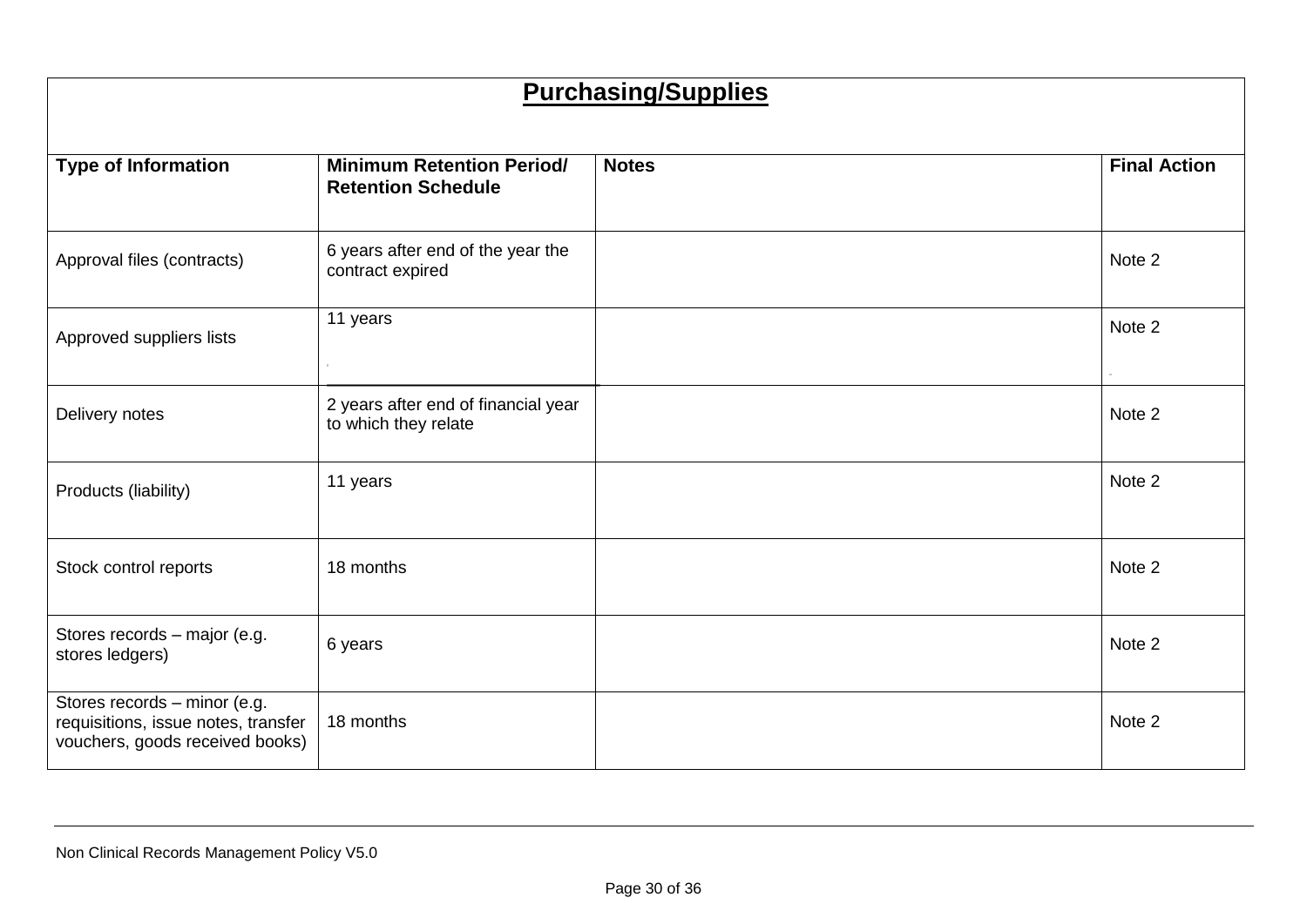| Supplies records - minor (e.g.<br>requisitions, issue notes, transfer<br>vouchers, goods received books)                                                                                                  | 18 months                                      | Note 2 |
|-----------------------------------------------------------------------------------------------------------------------------------------------------------------------------------------------------------|------------------------------------------------|--------|
| Supplies records - minor (e.g.<br>invitations to tender and<br>inadmissible tenders, routine<br>papers relating to catering and<br>demands for furniture,<br>equipment, stationery and other<br>supplies) | 18 months                                      | Note 2 |
| Tenders (successful)                                                                                                                                                                                      | Tender period plus 6 year<br>limitation period | Note 2 |
| Tenders (unsuccessful)                                                                                                                                                                                    | 6 years<br>10,000                              | Note 2 |

# **Schedule Key:**<br>Note 1 - W

- Where there is an existing relationship with an approved Place of Deposit, consult the provider in the first instance. If there is no existing relationship, consult the National Archive;<br>Note 2 - Destroy under confidential conditions
- Note 2 Destroy under confidential conditions<br>Destroy Destroy under normal conditions
- Destroy Destroy under normal conditions<br>Review Consider current quidance
- Consider current guidance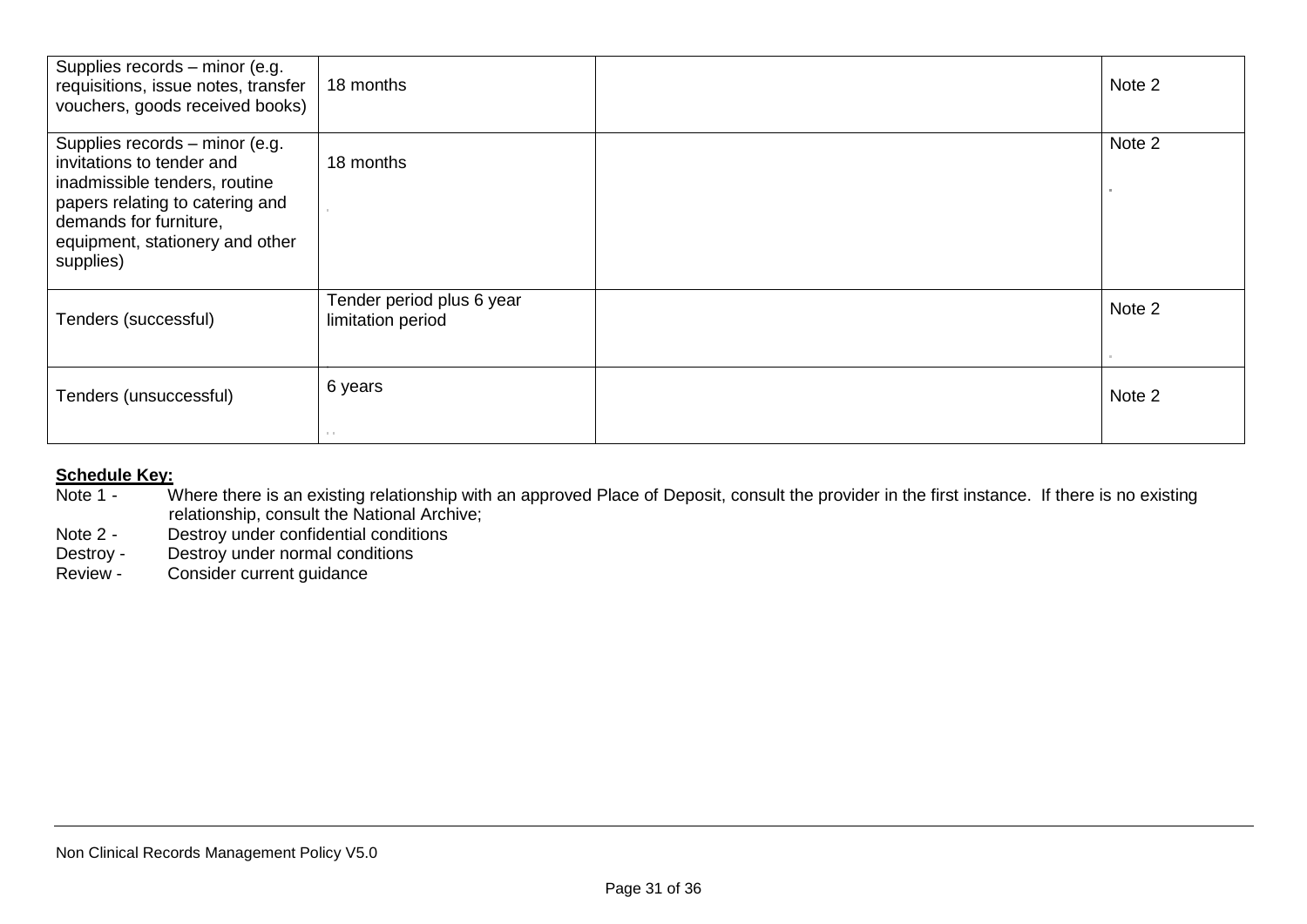# **Checklist for the Review and Approval of Procedural Documents**

To be completed and attached to any procedural document that requires ratification

|    | Title of document being reviewed:                                                                          | Yes/No | <b>Comments</b>                        |
|----|------------------------------------------------------------------------------------------------------------|--------|----------------------------------------|
| 1. | <b>Title</b>                                                                                               |        | Non Clinical Records Management Policy |
|    | Is the title clear and unambiguous? It<br>should not start with the word policy.                           | Yes    |                                        |
|    | Is it clear whether the document is a<br>guideline, policy, protocol or standard?                          | Yes    |                                        |
| 2. | <b>Rationale</b>                                                                                           | Yes    |                                        |
|    | Are reasons for development of the<br>document stated? This should be in the<br>purpose section.           | Yes    |                                        |
| 3. | <b>Development Process</b>                                                                                 |        |                                        |
|    | Does the policy adhere to the Trust policy<br>format?                                                      | Yes    |                                        |
|    | Is the method described in brief? This<br>should be in the introduction or purpose.                        | Yes    |                                        |
|    | Are people involved in the development<br>identified?                                                      | Yes    |                                        |
|    | Do you feel a reasonable attempt has been<br>made to ensure relevant expertise has<br>been used?           | Yes    |                                        |
|    | Is there evidence of consultation with<br>stakeholders and users?                                          | Yes    |                                        |
| 4. | <b>Content</b>                                                                                             |        |                                        |
|    | Is the objective of the document clear?                                                                    | Yes    |                                        |
|    | Is the target population clear and<br>unambiguous?                                                         | Yes    |                                        |
|    | Are the intended outcomes described?                                                                       | Yes    |                                        |
|    | Are the statements clear and<br>unambiguous?                                                               | Yes    |                                        |
|    | Are all terms clearly explained/defined?                                                                   | Yes    |                                        |
| 5. | <b>Evidence Base</b>                                                                                       |        |                                        |
|    | Has a comprehensive literature search<br>been conducted to identify best evidence to<br>inform the policy? | Yes    |                                        |
|    | Have the literature search results been<br>evaluated and key documents identified?                         | Yes    |                                        |
|    | Have the key documents been critically<br>appraised?                                                       | Yes    |                                        |
|    | Are key documents cited within the policy?                                                                 | Yes    |                                        |
|    | Are cited documents referenced?                                                                            | Yes    |                                        |
| 6. | <b>Approval</b>                                                                                            |        |                                        |
|    | Does the document identify which<br>committee/group will approve it?                                       | Yes    |                                        |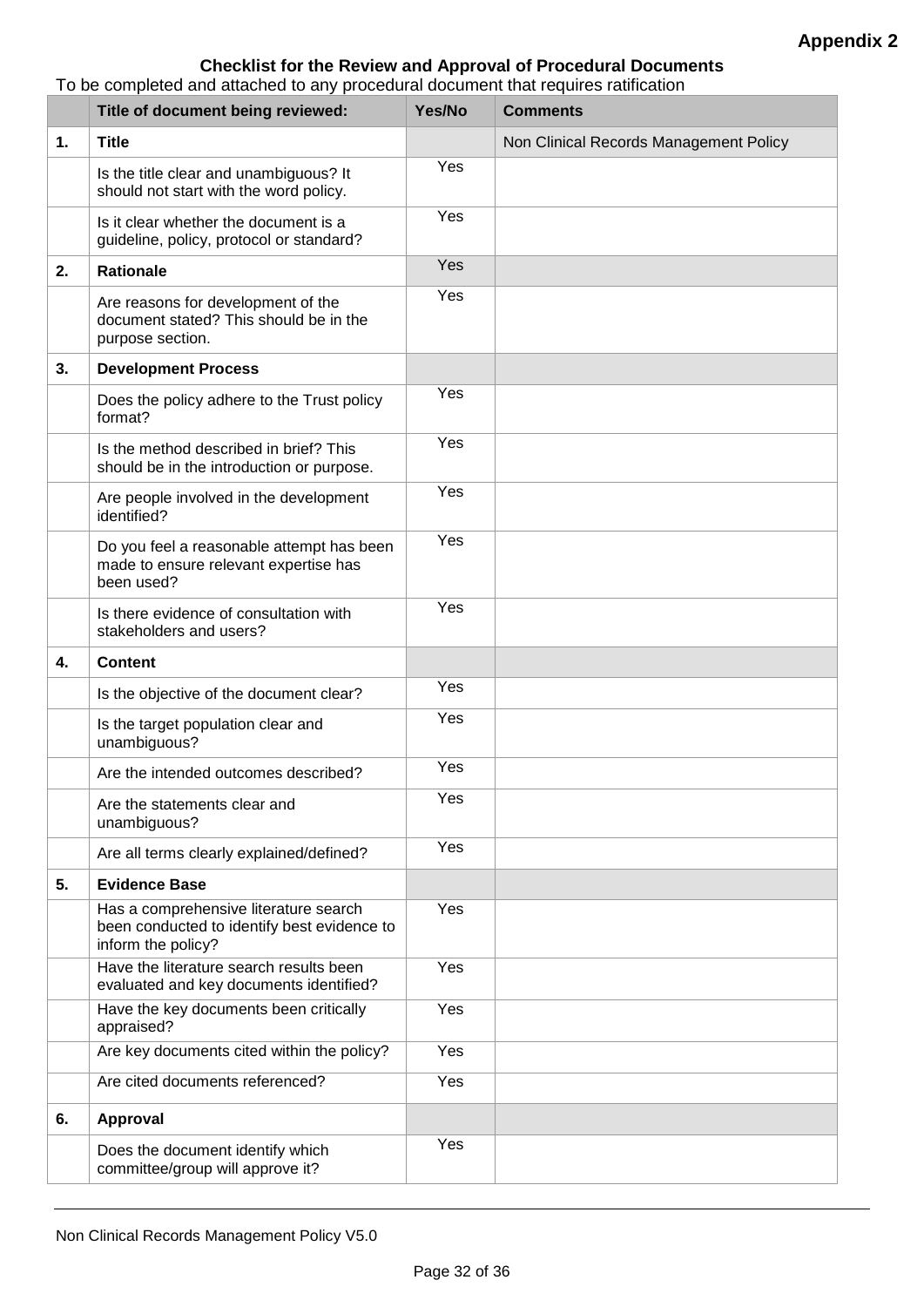|                 | Title of document being reviewed:                                                                                                  | Yes/No    | <b>Comments</b> |
|-----------------|------------------------------------------------------------------------------------------------------------------------------------|-----------|-----------------|
|                 | If appropriate have the joint Human<br>Resources/staff side committee (or<br>equivalent) approved the document?                    | <b>No</b> |                 |
|                 | For Trust wide policies has the appropriate<br>Executive lead approved the policy?                                                 | Yes       |                 |
| 7.              | <b>Dissemination and Implementation</b>                                                                                            |           |                 |
|                 | Is there an outline/plan to identify how this<br>will be done?                                                                     | Yes       |                 |
|                 | Does the plan include the necessary<br>training/support to ensure compliance?                                                      | Yes       |                 |
| 8.              | <b>Document Control</b>                                                                                                            |           |                 |
|                 | Does the document identify where it will be<br>held?                                                                               | Yes       |                 |
|                 | Have archiving arrangements for<br>superseded documents been addressed?                                                            | Yes       |                 |
| 9.              | <b>Process to Monitor Compliance and</b><br><b>Effectiveness</b>                                                                   |           |                 |
|                 | Are there measurable standards or KPIs to<br>support the monitoring of compliance with<br>and effectiveness of the document?       | Yes       |                 |
|                 | Is there a plan to review or audit<br>compliance with the document?                                                                | Yes       |                 |
| 10 <sub>1</sub> | <b>Review Date</b>                                                                                                                 | Yes       |                 |
|                 | Is the review date identified?                                                                                                     | Yes       |                 |
|                 | Is the frequency of review identified? If so<br>is it acceptable?                                                                  | Yes       |                 |
| 11.             | <b>Overall Responsibility for the Document</b>                                                                                     |           |                 |
|                 | Is it clear who will be responsible for co-<br>ordinating the dissemination,<br>implementation and review of the<br>documentation? | Yes       |                 |

| <b>Reviewer</b>                                                                                                    |  |                          |                                                                            |  |  |  |
|--------------------------------------------------------------------------------------------------------------------|--|--------------------------|----------------------------------------------------------------------------|--|--|--|
| If you are assured that the correct procedure has been followed for the consultation of this policy, sign and date |  |                          |                                                                            |  |  |  |
| Name                                                                                                               |  | Date                     | January 2019                                                               |  |  |  |
| Signature                                                                                                          |  | Approving<br>Committee/s | IGSG/Policies and Procedures Group and<br><b>Trust Executive Committee</b> |  |  |  |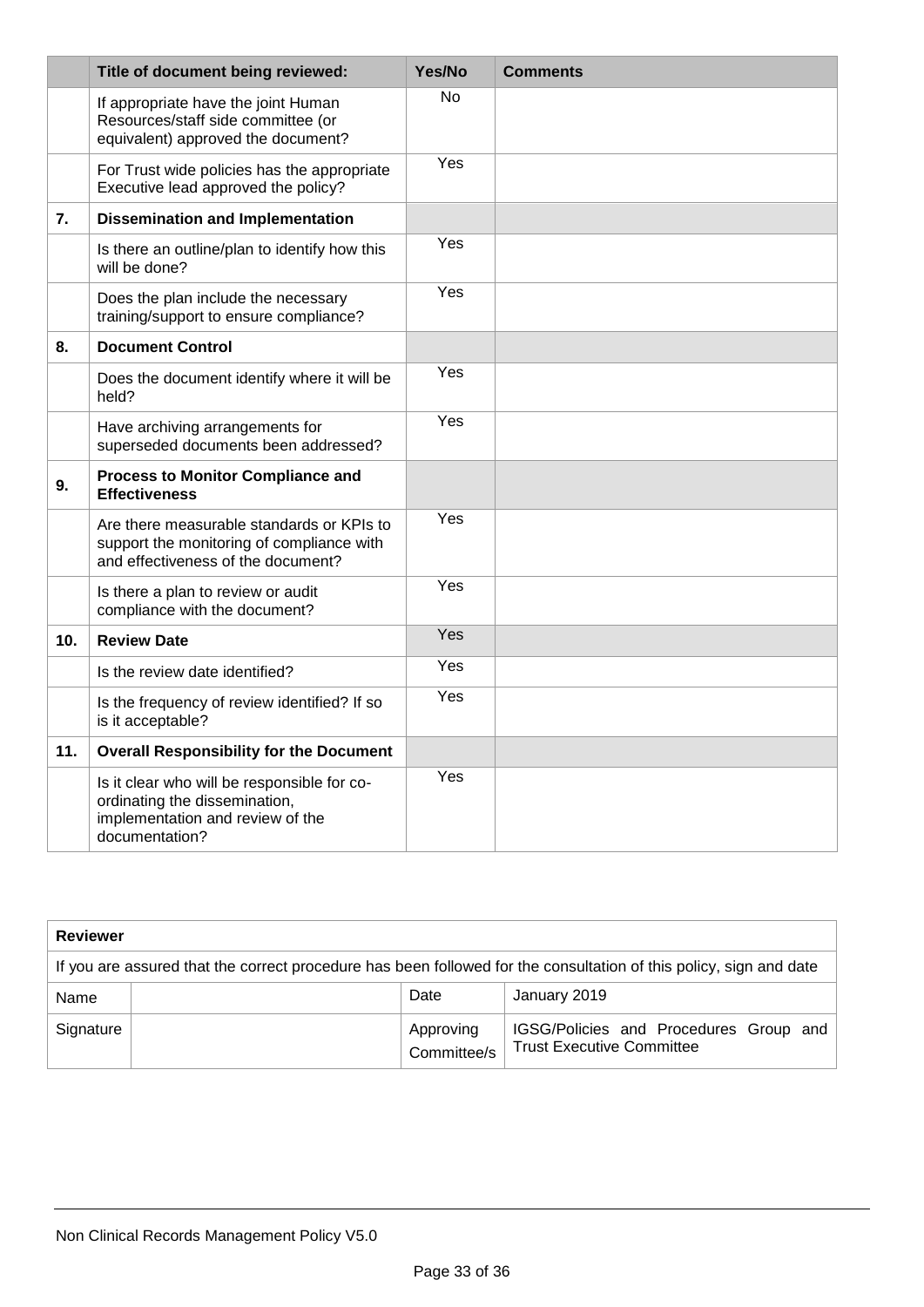| Lead Manager (Local Policies) / Director (Trust Wide Policies)                                                                                                                               |                                      |                          |                                                                            |  |  |  |
|----------------------------------------------------------------------------------------------------------------------------------------------------------------------------------------------|--------------------------------------|--------------------------|----------------------------------------------------------------------------|--|--|--|
| If you are assured that the correct procedure has been followed for the consultation of this policy, sign and date<br>it and forward to the Compliance and Risk Department for ratification. |                                      |                          |                                                                            |  |  |  |
| Name                                                                                                                                                                                         | Date<br>Corporate Governance Manager |                          |                                                                            |  |  |  |
| Signature                                                                                                                                                                                    |                                      | Approving<br>Committee/s | IGSG/Policies and Procedures Group and<br><b>Trust Executive Committee</b> |  |  |  |
| <b>Ratification Committee Approval</b>                                                                                                                                                       |                                      |                          |                                                                            |  |  |  |
| Quality Board minute number:<br>PPG minute number:<br><b>TMB minute number:</b>                                                                                                              |                                      |                          |                                                                            |  |  |  |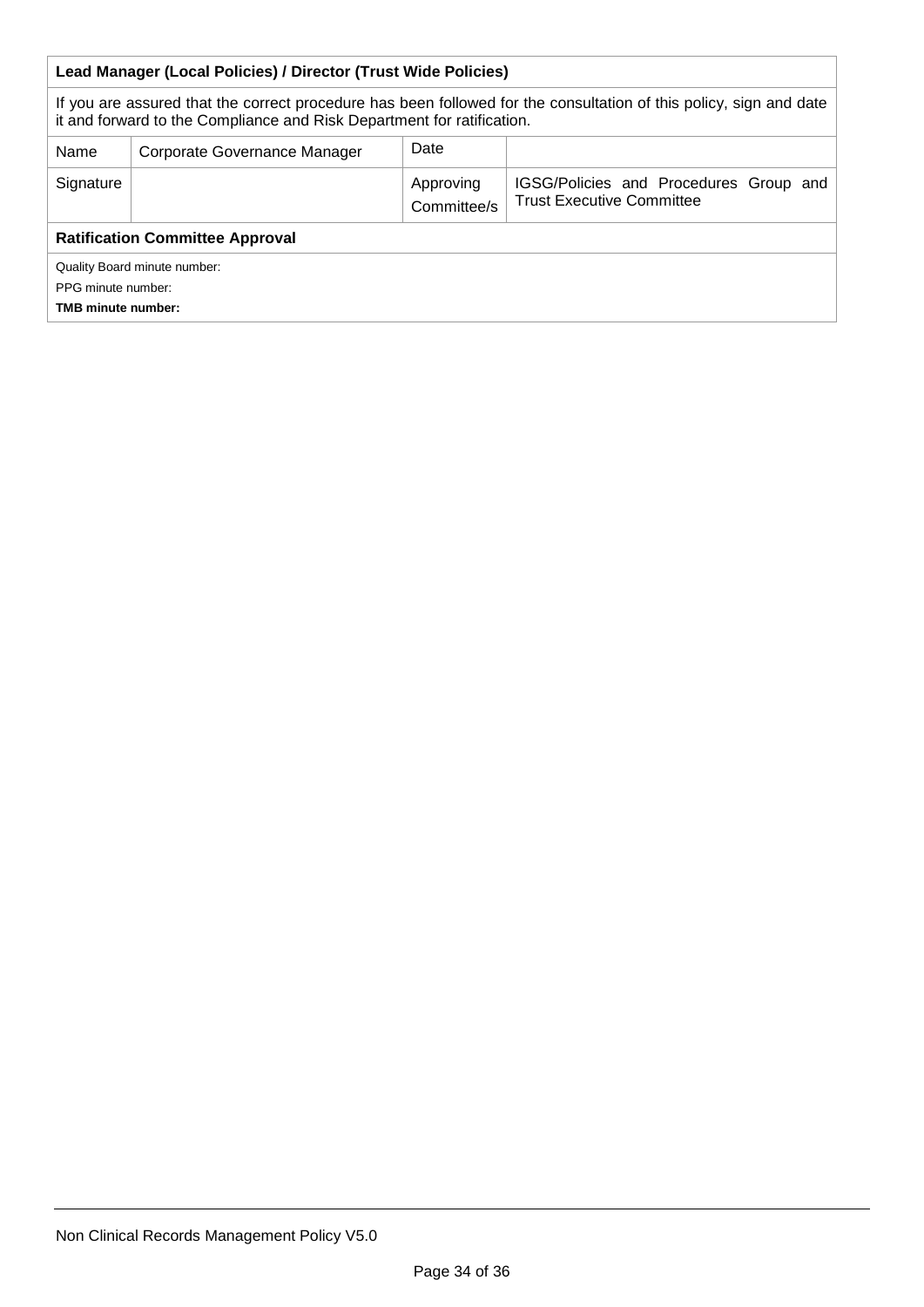# **Service Overview & Improvement Action Plan: Equality Analysis Form**

| <b>Title: Non Clinical Records</b> | What are the intended outcomes of this work?                                                                                                                     |
|------------------------------------|------------------------------------------------------------------------------------------------------------------------------------------------------------------|
| <b>Management Policy</b>           |                                                                                                                                                                  |
|                                    | The purpose of this policy is to outline the principles relating to the management of non-clinical records and<br>to support staff in applying these principles. |
| Who will be affected? All staff    | Evidence: N/A                                                                                                                                                    |

| ANALYSIS SUMMARY: considering the above evidence, please summarise the impact of the work based on the Public Sector equality duty outcomes |                                         |     |  |  |  |  |  |  |
|---------------------------------------------------------------------------------------------------------------------------------------------|-----------------------------------------|-----|--|--|--|--|--|--|
|                                                                                                                                             | against the 9 Protected characteristics |     |  |  |  |  |  |  |
|                                                                                                                                             | Public                                  | --- |  |  |  |  |  |  |

| <b>Sector Duty</b>                                                                                      | Eliminate discrimination, harassment<br>and victimisation                                                                                          | Advance equality of opportunity | Promote good relations between<br>groups |  |  |  |  |  |
|---------------------------------------------------------------------------------------------------------|----------------------------------------------------------------------------------------------------------------------------------------------------|---------------------------------|------------------------------------------|--|--|--|--|--|
| Protected                                                                                               |                                                                                                                                                    |                                 |                                          |  |  |  |  |  |
| <i>Characteristics</i>                                                                                  |                                                                                                                                                    |                                 |                                          |  |  |  |  |  |
| (highlight as                                                                                           |                                                                                                                                                    |                                 |                                          |  |  |  |  |  |
| appropriate)                                                                                            |                                                                                                                                                    |                                 |                                          |  |  |  |  |  |
| AGE / DISABILITY/                                                                                       | No Impact                                                                                                                                          | No Impact                       | No Impact                                |  |  |  |  |  |
| <b>RACE</b>                                                                                             |                                                                                                                                                    |                                 |                                          |  |  |  |  |  |
| SEX (Gender)/                                                                                           | No Impact                                                                                                                                          | No Impact                       | No Impact                                |  |  |  |  |  |
| <b>GENDER</b>                                                                                           |                                                                                                                                                    |                                 |                                          |  |  |  |  |  |
| <b>REASSIGNMENT</b>                                                                                     |                                                                                                                                                    |                                 |                                          |  |  |  |  |  |
| <b>RELIGION or BELIEF/</b>                                                                              | No Impact                                                                                                                                          | No Impact                       | No Impact                                |  |  |  |  |  |
| <b>SEXUAL</b>                                                                                           |                                                                                                                                                    |                                 |                                          |  |  |  |  |  |
| <b>ORIENTATION</b>                                                                                      |                                                                                                                                                    |                                 |                                          |  |  |  |  |  |
| <b>PREGNANCY &amp;</b>                                                                                  | No Impact                                                                                                                                          | No Impact                       | No Impact                                |  |  |  |  |  |
| <b>MATERNITY</b>                                                                                        |                                                                                                                                                    |                                 |                                          |  |  |  |  |  |
| <b>MARRIAGE &amp; CIVIL</b>                                                                             | No impact                                                                                                                                          | Not applicable at present       | Not applicable at present                |  |  |  |  |  |
| <b>PARTNERSHIP</b>                                                                                      |                                                                                                                                                    |                                 |                                          |  |  |  |  |  |
|                                                                                                         | What is the overall impact? There are no negative implications associated with this policy. The implementation promotes positive opportunities and |                                 |                                          |  |  |  |  |  |
| relationships between all groups and is in accordance with the new General Data Protection Regulations. |                                                                                                                                                    |                                 |                                          |  |  |  |  |  |

Any action required on the impact on equalities? *Impact of this policy has been assessed and it will not lead to any discrimination or other adverse events on any population groups, as described above.* 

Non Clinical Records Management Policy V5.0